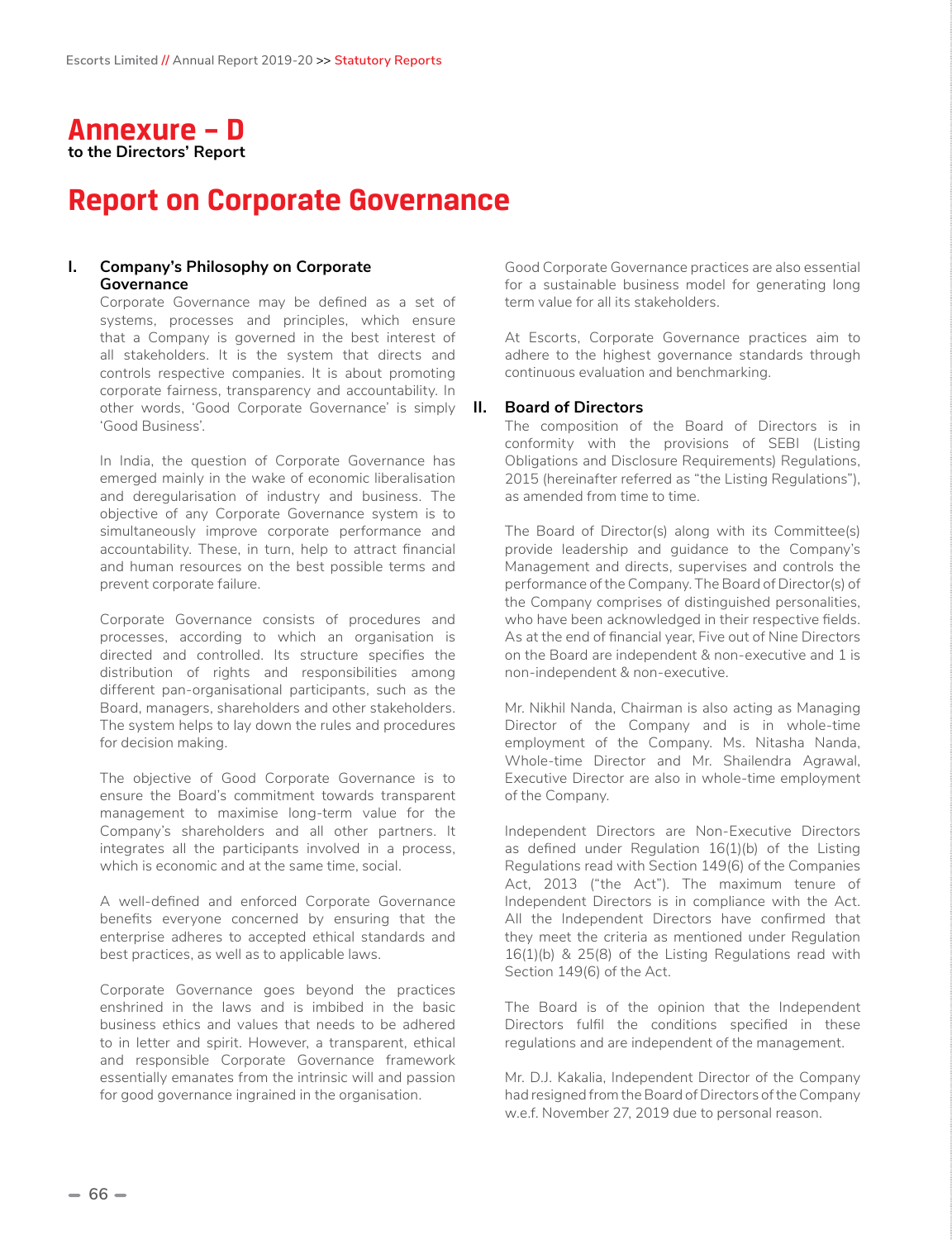He also confirmed vide his communication that there is no material reason other than the personal reasons.

The Senior Management have made disclosure to the Board confirming that there are no material, financial and/ or commercial transactions between them and the Company, which could have potential conflict of interest with the Company at large.

The Company has devised a process where various presentations/ programs are being conducted to make them

familiarise with various developments at Industry level, new business initiatives and organisation strategies etc.

The details of programme for familiarisation of Independent Directors with the Company, their roles, rights, responsibilities in the Company, nature of industry in which the Company operates, business model of the Company and related matters are put up on the website of the Company –www. escortsgroup.com.

As on March 31, 2020, the Board comprises of Nine Directors. The names and categories of Directors, the number of Directorship and Committee position(s) held by them in the companies, meetings attended by them and other relevant particulars are given below.

| <b>Name and Category</b>                                | Designation             | Directorship in other listed entity &<br>Category          | Relationship<br>with each<br>other | No. of Board Whether<br>meetings<br>attended<br>during the<br>financial year | the last<br><b>AGM</b> | No. of<br>attended<br>attended<br>in Public<br>Companies<br>(#) | IVO. OI<br>Committee<br><b>Memberships</b><br>/ (Chairman-<br>ships) in Public<br>Companies (^) |
|---------------------------------------------------------|-------------------------|------------------------------------------------------------|------------------------------------|------------------------------------------------------------------------------|------------------------|-----------------------------------------------------------------|-------------------------------------------------------------------------------------------------|
| Mr. Nikhil Nanda                                        | Chairman and -          |                                                            | Brother of                         | 5                                                                            | Y                      | $\overline{2}$                                                  |                                                                                                 |
| Executive & Non-                                        | Managing                |                                                            | Ms. Nitasha                        |                                                                              |                        |                                                                 |                                                                                                 |
| Independent (Promoter) Director                         |                         |                                                            | Nanda                              |                                                                              |                        |                                                                 |                                                                                                 |
| Mr. Shailendra Agrawal                                  | Executive               | J.                                                         | $\ast$                             | 5                                                                            | Y                      | $\overline{2}$                                                  |                                                                                                 |
| Executive &                                             | Director                |                                                            |                                    |                                                                              |                        |                                                                 |                                                                                                 |
| Non-Independent                                         |                         |                                                            |                                    |                                                                              |                        |                                                                 |                                                                                                 |
| Ms. Nitasha Nanda                                       | Whole-time              |                                                            | Sister of                          | 5                                                                            | Y                      | 3                                                               |                                                                                                 |
| Executive & Non-                                        | Director                |                                                            | Mr. Nikhil                         |                                                                              |                        |                                                                 |                                                                                                 |
| Independent                                             |                         |                                                            | Nanda                              |                                                                              |                        |                                                                 |                                                                                                 |
| (Promoter Group)                                        |                         |                                                            |                                    |                                                                              |                        |                                                                 |                                                                                                 |
| Mr. Hardeep Singh<br>Non-Executive &<br>Non-Independent | Director                | UPL Limited, Independent Director                          | $\ast$                             | 5                                                                            | Y                      | 3                                                               | 4(2)                                                                                            |
| Mr. P.H. Ravikumar                                      | Independent             | Bharat Forge Limited, Independent Director                 | $\ast$                             | 5                                                                            | Y                      | $\overline{7}$                                                  | 8(3)                                                                                            |
| Non-Executive &                                         | Director                | Aditya Birla Capital Limited, Independent                  |                                    |                                                                              |                        |                                                                 |                                                                                                 |
| Independent                                             |                         | Director                                                   |                                    |                                                                              |                        |                                                                 |                                                                                                 |
| Mrs. Vibha Paul Rishi                                   | Independent<br>Director | Asian Paints Limited, Independent Director                 | $\ast$                             | 5                                                                            | Y                      | 8                                                               | 9(1)                                                                                            |
| Non-Executive &                                         |                         | Tata Chemicals Limited, Independent                        |                                    |                                                                              |                        |                                                                 |                                                                                                 |
| Independent                                             |                         | Director                                                   |                                    |                                                                              |                        |                                                                 |                                                                                                 |
|                                                         |                         | <b>ICICI Prudential Life Insurance Company</b>             |                                    |                                                                              |                        |                                                                 |                                                                                                 |
|                                                         |                         | Limited, Independent Director                              |                                    |                                                                              |                        |                                                                 |                                                                                                 |
|                                                         |                         | The Indian Hotels Company Limited,<br>Independent Director |                                    |                                                                              |                        |                                                                 |                                                                                                 |
| Dr. Sutanu Behuria                                      | Independent             | $\overline{\phantom{a}}$                                   | $\divideontimes$                   | 5                                                                            | Y                      | 3                                                               | $\overline{4}$                                                                                  |
| Non-Executive &<br>Independent                          | Director                |                                                            |                                    |                                                                              |                        |                                                                 |                                                                                                 |
| Mr. G.B. Mathur(1)                                      | Director                | N.A.                                                       | $\ast$                             | $\mathbf{1}$                                                                 | Y                      | N.A.                                                            | N.A.                                                                                            |
| Non-Executive &                                         |                         |                                                            |                                    |                                                                              |                        |                                                                 |                                                                                                 |
| Non-Independent                                         |                         |                                                            |                                    |                                                                              |                        |                                                                 |                                                                                                 |
| Mr. D.J. Kakalia(2)                                     | Independent             | N.A.                                                       | $\ast$                             | 3                                                                            | Y                      | N.A.                                                            | N.A.                                                                                            |
| Non-Executive &                                         | Director                |                                                            |                                    |                                                                              |                        |                                                                 |                                                                                                 |
| Independent                                             |                         |                                                            |                                    |                                                                              |                        |                                                                 |                                                                                                 |
| Mr. Ravi Narain(3)                                      | Independent             | N.A.                                                       | $\ast$                             |                                                                              | N.A.                   | N.A.                                                            | N.A.                                                                                            |
| Non-Executive &                                         | Director                |                                                            |                                    |                                                                              |                        |                                                                 |                                                                                                 |
| Independent                                             |                         |                                                            |                                    |                                                                              |                        |                                                                 |                                                                                                 |
| Mr. Sunil Kant Munjal(4) Independent                    |                         | Shivam Autotech Limited, Chairman                          | $\ast$                             | 5                                                                            | Y                      | 5                                                               | 3                                                                                               |
| Non-Executive &                                         | Director                | DCM Shriram Limited, Independent Director                  |                                    |                                                                              |                        |                                                                 |                                                                                                 |
| Independent                                             |                         |                                                            |                                    |                                                                              |                        |                                                                 |                                                                                                 |

**No. of**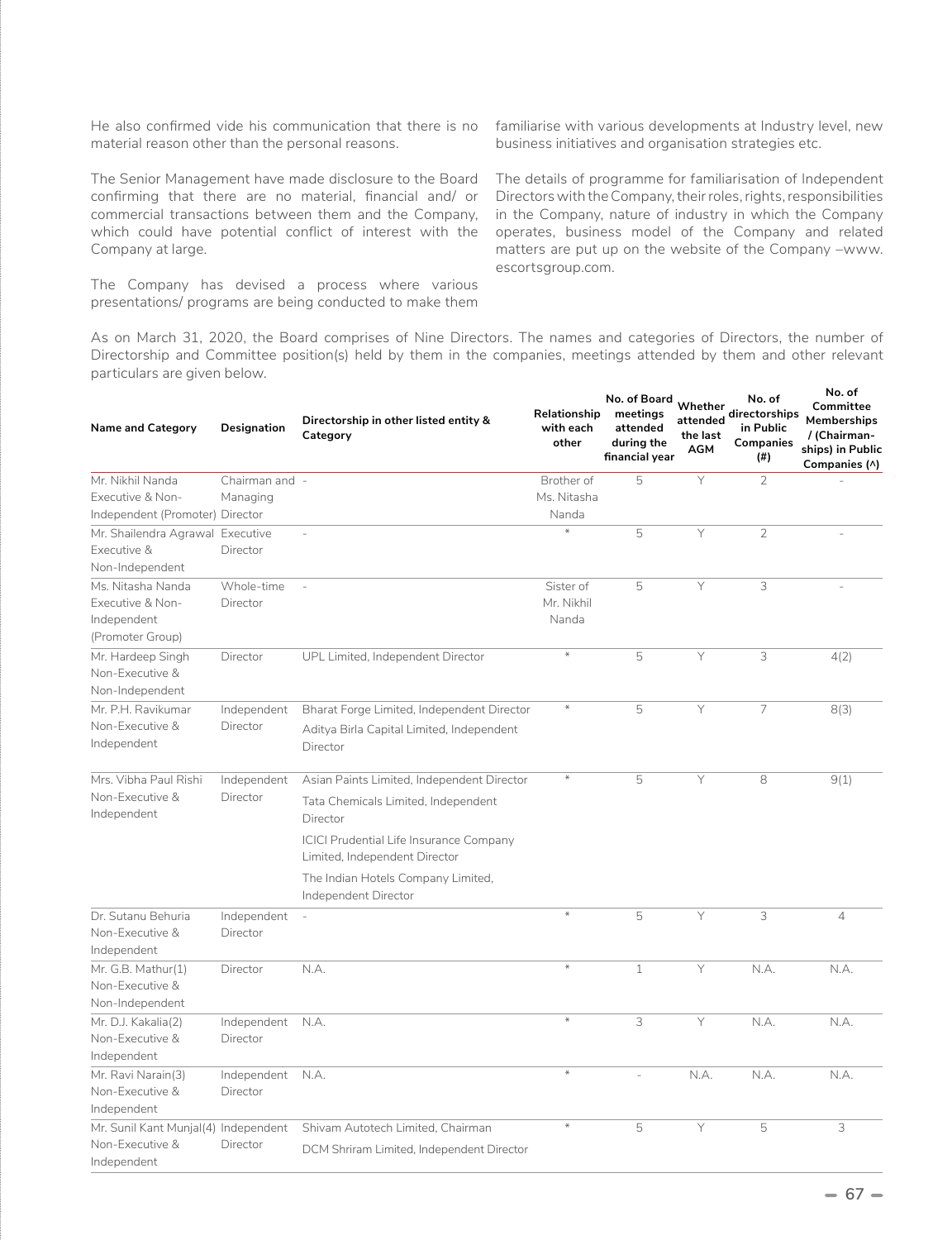| <b>Name and Category</b> | Designation             | Directorship in other listed entity &<br>Category     | Relationship<br>with each<br>other | No. of Board<br>meetings<br>attended<br>during the<br>financial year | Whether<br>attended<br>the last<br>AGM | No. of<br>directorships<br>in Public<br>Companies<br>(#) | No. of<br>Committee<br>Memberships<br>/ (Chairman-<br>ships) in Public<br>Companies (^) |
|--------------------------|-------------------------|-------------------------------------------------------|------------------------------------|----------------------------------------------------------------------|----------------------------------------|----------------------------------------------------------|-----------------------------------------------------------------------------------------|
| Ms. Tanya Dubash (5)     | Additional &            | Godrej Industries Limited, Executive Director         | ⋇                                  |                                                                      | N.A.                                   | 8                                                        |                                                                                         |
| Non-Executive &          | Independent<br>Director | Godrej Consumer Products Limited, Director            |                                    |                                                                      |                                        |                                                          |                                                                                         |
| Independent              |                         | Godrej Agrovet Limited, Director                      |                                    |                                                                      |                                        |                                                          |                                                                                         |
|                          |                         | Britannia Industries Limited, Independent<br>Director |                                    |                                                                      |                                        |                                                          |                                                                                         |

#### $Y = Yes \ N = No$

\* Not related to any other director of the Company.

(#) Including Escorts Limited.

- (^) In accordance with Regulation 26, Membership/ Chairmanships of Audit Committees and Stakeholders' Relationship Committees in all Public Limited Companies (including Escorts Limited) have been considered.
- (1) Ceased to be Director w.e.f. December 31, 2019 and three meetings held during his tenure in the year ended March 31, 2020.
- (2) Ceased to be Director w.e.f. November 27, 2019 and three meetings held during his tenure in the year ended March 31, 2020.
- (3) Ceased to be Director w.e.f. May 1, 2019 and no meeting held during his tenure in the year ended March 31, 2020
- (4) Appointed as Director of the Company w.e.f May 7, 2019
- (5) Appointed as Director of the Company w.e.f January 29, 2020 and two meetings held during her tenure in the financial year ended March 31, 2020.

#### **Notes:**

- 1) None of the Directors represent a Lender or Equity Investor.
- 2) None of the Non-Executive Directors have substantial shareholding in the Company.

#### **Certification from Company Secretary in Practice**

A certificate has been received from M/s Jayant Gupta & Associates, Practicing Company Secretaries, that none of the Director on the Board of the Company has been debarred or disqualified from being appointed or continuing as Director of companies by SEBI/ Ministry of Corporate Affairs or any such statutory authority. The said certificate is available on the website of the Company at www.escortsgroup.com.

#### **Key Board Qualifications, Expertise and Attributes**

The Board of Escorts Limited comprises of qualified members who bring in the required skills, competence and expertise that allow them to make effective contributions to the Board and its committees. The Board members are committed to ensure that Escorts Limited is in compliance with highest standards of corporate governance.

The table below provides the key qualifications, skills and attributes which are broadly taken into consideration while nominating candidates to serve on the Board:

#### **Details of Directors qualifications**

Financial Leadership of a financial firm or management of the finance function of an enterprise, resulting in proficiency in complex financial management, capital allocation, and financial reporting processes, or experience in actively supervising a principal financial officer, principal accounting officer, controller, public accountant, auditor or person performing similar functions.

| Leadership                         | Expended lead Expended leadership experience<br>for a significant enterprise, resulting in a practical<br>understanding of organisations, processes, strategic<br>planning, and risk management. Demonstrated<br>strengths in developing talent, planning succession,<br>and driving change and long term growth. |
|------------------------------------|-------------------------------------------------------------------------------------------------------------------------------------------------------------------------------------------------------------------------------------------------------------------------------------------------------------------|
| Mergers and<br>Acquisitions        | A history of leading growth through acquisitions<br>and other business combinations, with the ability<br>to assess build or buy decisions, analyse the<br>fit of a target with the Company's strategy and<br>culture, accurately value transactions, and evaluate<br>operational integration plans.               |
| Board service<br>and<br>governance | Service on public company board to develop<br>insights about maintaining board and management<br>accountability, protecting shareholder interests, and<br>observing appropriate governance practices.                                                                                                             |
| Sales and<br>Marketing             | Experience in developing strategies to grow sales<br>and market share, build brand awareness and equity,<br>and enhance enterprise reputation.                                                                                                                                                                    |

The Board is satisfied that the current composition reflects an appropriate mix of knowledge, skills, experience, diversity and independence required for it to function effectively. The Board periodically evaluates the need for change in its composition and size.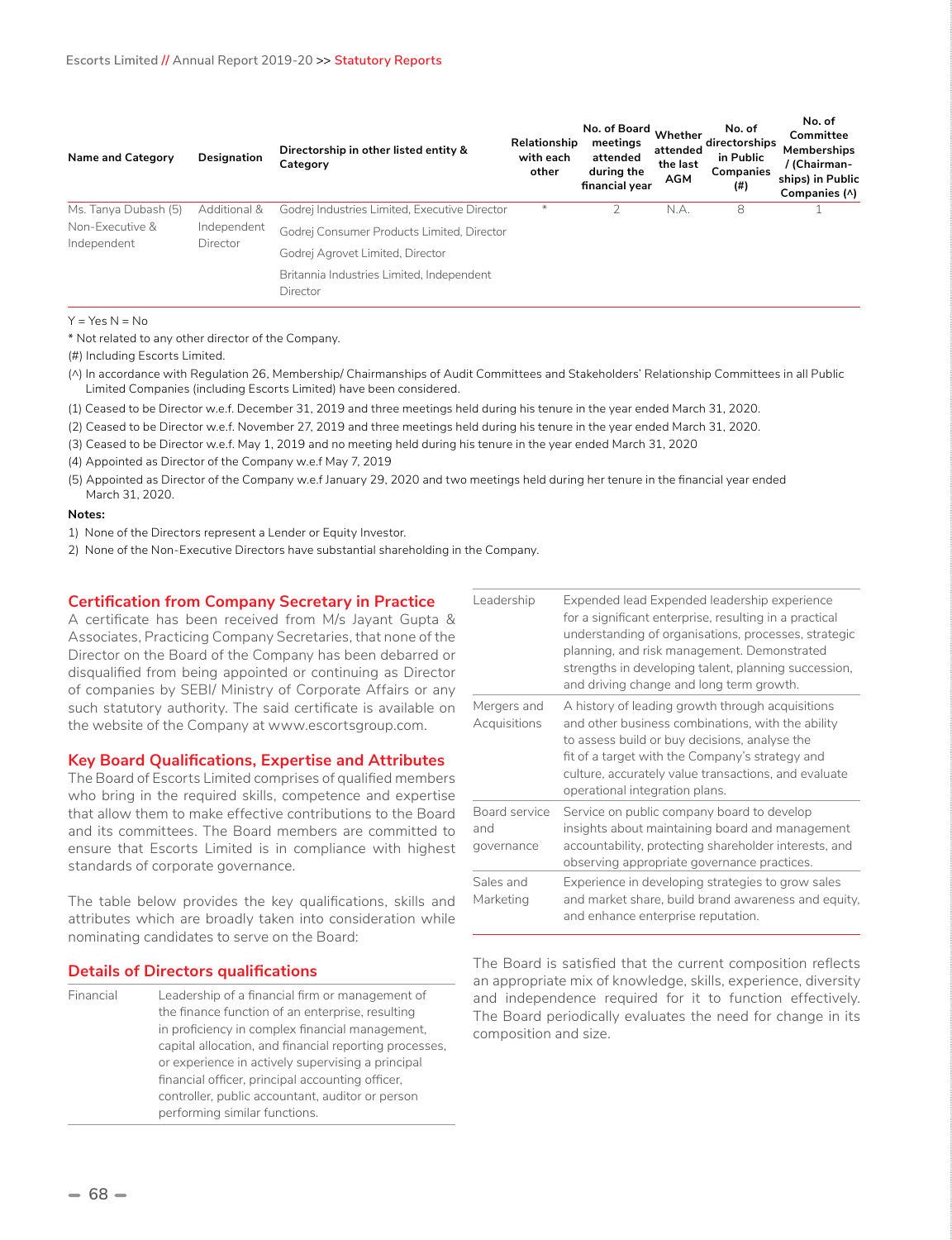**Name of Directors Area of Expertise Financial Leadership Merger and Acquisitions Board Service and governance Sales and Marketing** Mr. Nikhil Nanda, Chairman and Managing Director Theory Arr Managing Y Y Y Y Y Y Y Ms. Nitasha Nanda, Whole-time Director Y Y - Y - Mr. Shailendra Agrawal, Executive Director New York Water Street Agreement Agreement Agreement Agreement Agreement Agreement Agreement Agreement Agreement Agreement Agreement Agreement Agreement Agreement Agreement Agreeme Mr. Hardeep Singh, Director Y Y Y Y Y Mr. P.H. Ravikumar, Independent Director Y Y Y Y - Mrs. Vibha Paul Rishi, Independent Director Y Y - Y Y Dr. Sutanu Behuria, Independent Director The Manuscript Communication Communication Communication Communication V Mr. Sunil Kant Munjal, Independent Director The Music Communication Communication Communication Communication N Ms. Tanya Dubash, Independent Director National Communication of the Magnetic View Y Y Y Y Y Y Y Y Y Y Y Y Y Y

The details of Directors who have such skills/ expertise/ competence are provided herein below:

# **III. Directors' Membership in Board/ Committees of Other Companies**

In terms of the provisions of the Listing Regulations, none of the Directors on the Company's Board is a member of more than ten committees and Chairman of more than five committees (Committees being, Audit Committee and Stakeholders' Relationship Committee) across the companies in which they are associated as Directors. All the Directors have made necessary disclosures regarding Committee positions held by them in other companies and do not hold the office of Director in more than twenty companies including ten public companies (including 7 listed companies).

# **IV. Board Meetings**

During the financial year ended on March 31, 2020 the Board of Directors met Five (5) times on the following dates:-

May 7, 2019, July 27, 2019, November 2, 2019, January 29, 2020 and March 20, 2020.

The gap between any two Board Meetings did not exceed 120 days.

All the recommendation of committee(s) of the Board were accepted by the Board.

# **Board Meeting Procedures**

Escorts Limited's Board is presented with detailed notes, along with the agenda papers, well in advance of the meeting. All material information is incorporated in the agenda for facilitating meaningful and focused discussions at the meeting. Where it is not practical to attach any document to the agenda, the same is tabled before the meeting with specific reference to this effect in the agenda. In special and exceptional circumstances, additional or supplementary items on the agenda are permitted. The required information as enumerated in Part A of Schedule II of the Listing Regulations are regularly made available to the Board of Directors for discussion and consideration at Board Meetings.

# **Information supplied to the Board**

Regular presentations are made to the Board of Directors covering Business Operations, Finance, Sales, Accounts, Marketing, Compliances and other important business issues.

The Annual Operating and Capital Budget(s) are approved by the Board of Directors. The Board spends considerable time in reviewing the actual performance of the Company vis-à-vis the approved budget.

# **Code of Conduct**

The Company has adopted a Code of Conduct for Directors and Senior Management of the Company. The Code has been circulated to all the members of the Board and Senior Management and the same is also available on the Company's website: https://www.escortsgroup. com/investors/governance.html

The Board members and Senior Management personnel of the Company have affirmed their compliance with the code. A declaration to this effect signed by the Chairman and Managing Director of the Company is contained hereinafter in this Report.

# **Declaration by C.E.O.**

The Board of Directors, Escorts Limited

Dear Sir,

I hereby confirm that:

The Company has received from the members of the Board and Senior Management, a declaration of compliance with the Code of Conduct for Directors and Senior Management in respect of financial year ended on March 31, 2020.

Place: Faridabad **Nikhil Nanda**

 $Sd/L$ Date: May 14, 2020 Chairman & Managing Director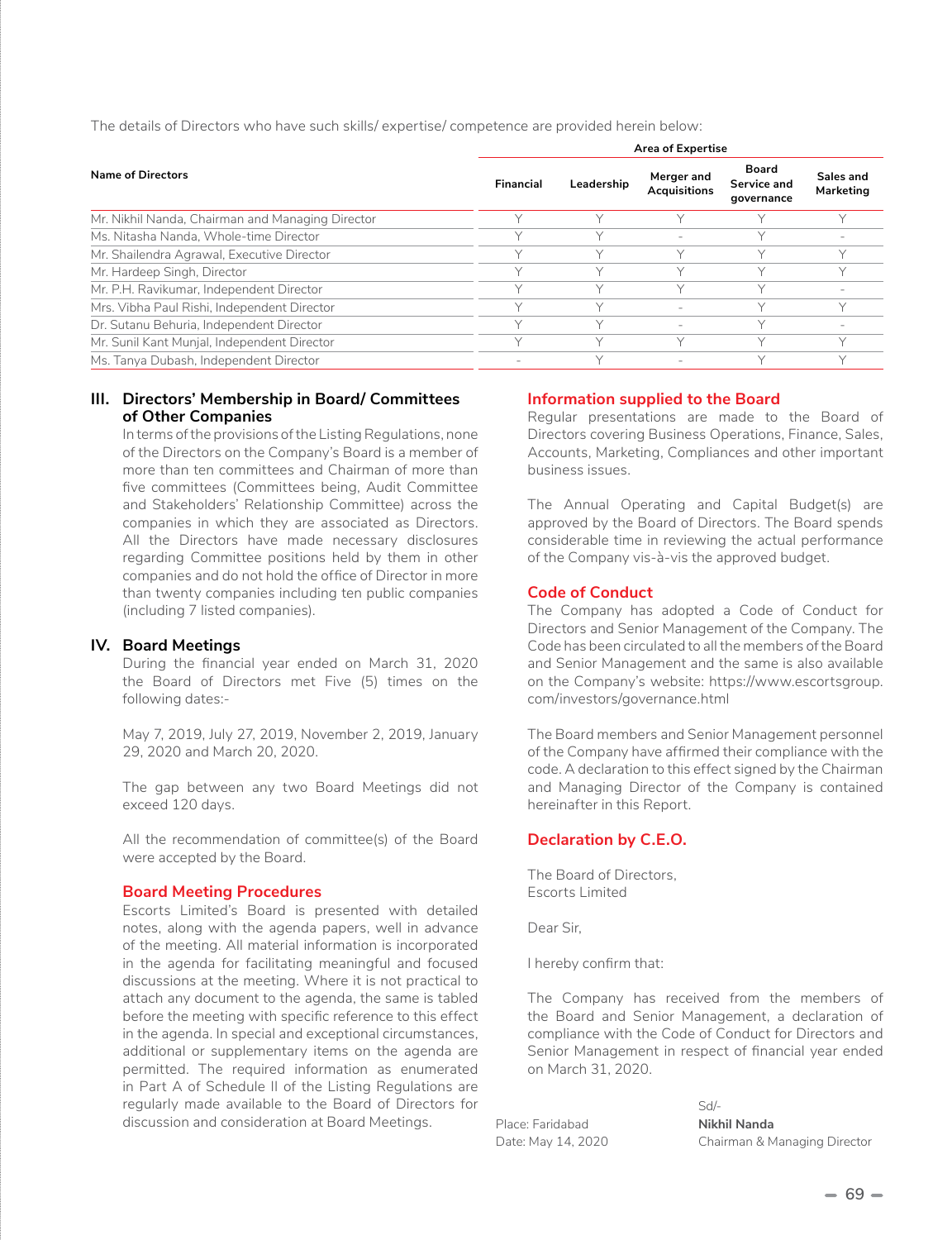# **Vigil Mechanism**

The Company has adopted a Whistle Blower Policy to report instances of unethical behaviour, fraud or violation of the Ethics Policy of the Company. The Whistle Blower Policy has been circulated to all the employees and directors of the Company and the same is also available on the Company's website: www.escortsgroup.com.

# **V. Audit Committee**

# **Constitution**

As on March 31, 2020 the Audit Committee comprises of the following Non-Executive Directors:

- 1. Mr. P. H. Ravikumar Independent Director (Chairman)
- 2. Mr. Hardeep Singh Non-Independent Director
- 3. Mrs. Vibha Paul Rishi Independent Director
- 4. Dr. Sutanu Behuria Independent Director

During the year, Mr. Ravi Narain, Independent Director has resigned from the Board of Company w.e.f. May 1, 2019 and cease to be the member of the Audit Committee.

All the members of the Audit Committee have accounting, economic and financial management expertise. The composition of the Audit Committee is in compliance with the provisions of Section 177 of the Act and the Listing Regulations.

The Audit Committee assists the Board in its responsibility to oversee the quality and integrity of the accounting, auditing and reporting practices of the Company and its compliance with the legal and regulatory requirements. The Committee's purpose is to oversee the accounting and financial reporting statements, the appointment, independence, performance and remuneration of the Statutory Auditors, including the Cost Auditors and the performance of Internal Auditors of the Company.

During the financial year ended on March 31, 2020 the Committee met Six (6) times on the following dates:-

May 7, 2019, July 27, 2019, August 3, 2019, November 2, 2019, January 29, 2020 and March 20, 2020.

During the year, till November 30, 2019 Mr. Ajay Kumar Sharma, Group General Counsel & Company Secretary and thereafter Mr. Satyendra Chauhan, Company Secretary & Compliance Officer acted as Secretary of the Audit Committee.

# **Terms of Reference**

The Charter of the Committee is as prescribed under Section 177 of the Act read with the Listing Regulations:

- 1. Oversight of the Company's financial reporting process and the disclosure of its financial information to ensure that the financial statement is correct, sufficient and credible.
- 2. Recommending to the Board, the appointment, reappointment and, if required, the replacement or removal of the statutory auditors and the fixation of audit fees.
- 3. Approval of payment to statutory auditors for any other services rendered by the statutory auditors.
- 4. Reviewing, with the management, the annual financial statements and auditor's report thereon before submission to the Board for approval, with particular reference to:
	- a. Matters required to be included in the Directors' Responsibility Statement forming part of Directors' Report in terms of Clause (c) of sub-section 3 of Section 134 of the Act.
	- b. Changes, if any, in accounting policies and practices and reasons for the same.
	- c. Major accounting entries involving estimates based on the exercise of judgement by management.
	- d. Significant adjustments made in the financial statements arising out of audit findings.
	- e. Compliance with listing and other legal requirements relating to financial statements.
	- f. Disclosure of any related party transactions.
	- g. Modified opinion(s) in the draft audit report.
- 5. Reviewing, with the management, the quarterly financial statements before submission to the Board for approval.
- 6. Reviewing, with the management, the statement of uses/ application of funds raised through an issue (public issue, rights issue, preferential issue, etc.), the statement of funds utilised for purposes other than those stated in the offer document/ prospectus/ notice and the report submitted by the monitoring agency monitoring the utilisation of proceeds of a public or rights issue, and making appropriate recommendations to the Board to take up steps in this matter.
- 7. Reviewing and monitoring the auditors independence & performance, and effectiveness of audit process.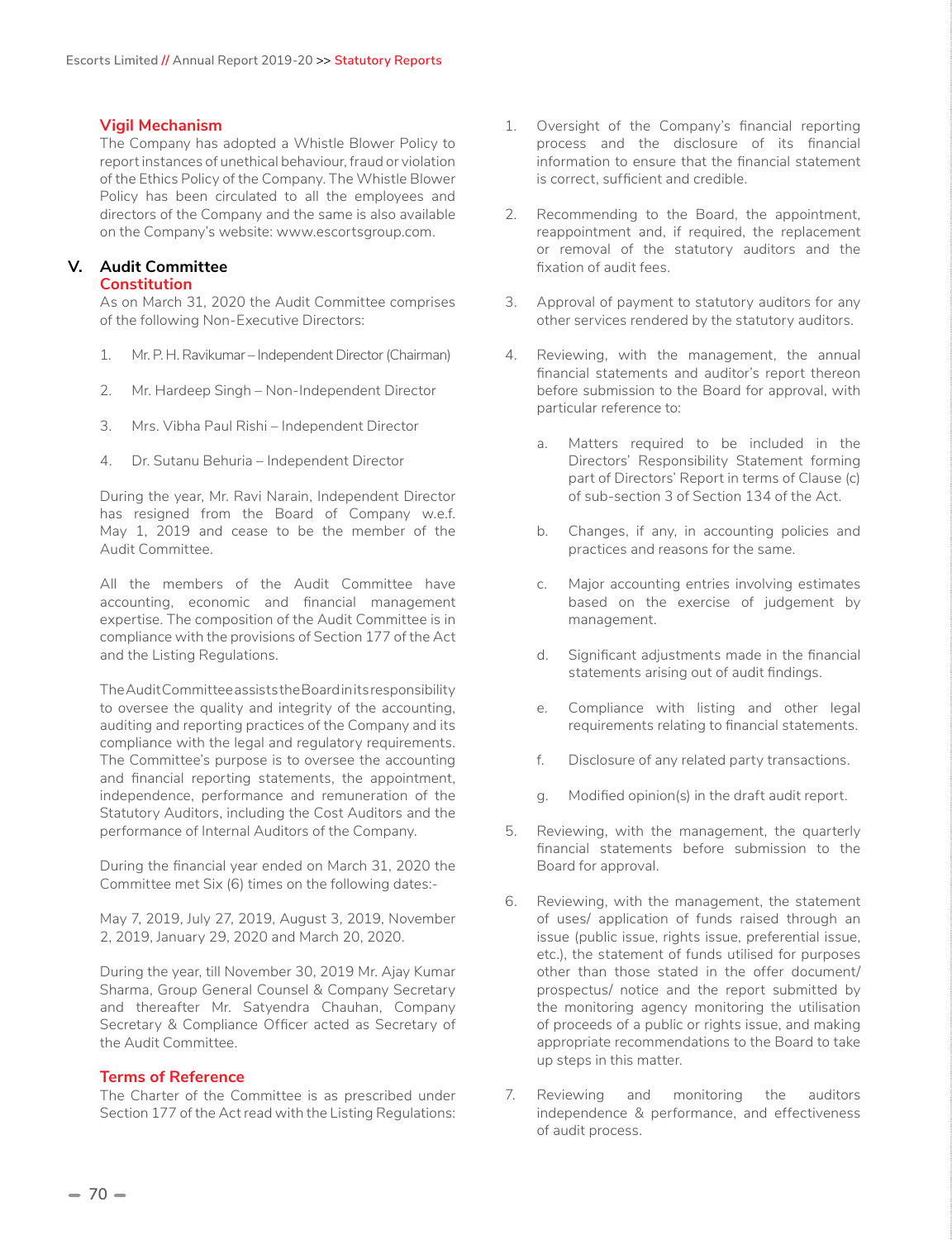- 8. Approval or any subsequent modification of transactions of the Company with related parties.
- 9. Scrutiny of inter-corporate loans and investments.
- 10. Valuation of undertakings or assets of the Company, wherever it is necessary.
- 11. Evaluation of internal financial controls and risk management systems.
- 12. Reviewing, with the management, performance of statutory & internal auditors, adequacy of the internal control systems.
- 13. Reviewing the adequacy of internal audit function, if any, including the structure of internal audit department, staffing and seniority of the official heading the department, reporting structure coverage and frequency of internal audit.
- 14. Discussion with internal auditors of any significant findings and follow up thereon.
- 15. Reviewing the findings of any internal investigations by the internal auditors into matters where there is suspected fraud or irregularity or a failure of internal control systems of a material nature and reporting the matter to the Board.
- 16. Discussion with statutory auditors before the audit commences, about the nature and scope of audit as well as post-audit discussion to ascertain any area of concern.
- 17. Investigating the reasons for substantial defaults in the payment to the depositors, debenture holders, shareholders (in case of non-payment of declared dividends) and creditors.
- 18. To review the functioning of the Whistle Blower mechanism.
- 19. Approving the appointment of Chief Financial Officer (i.e. the Whole-time Finance Head or any other person heading the finance function or discharging that function) after assessing the qualifications, experience & background, etc. of the candidate.
- 20. Reviewing any changes in the accounting policies or practices as compared to the last completed financial year and commenting on any deviation from the Accounting Standards.
- 21. Carrying out any other function as may be referred to the Committee by the Company's Board of Directors and/ or other Committees of Directors of the Company from time to time.
- 22. Recommending to the Board, the terms of appointment, re-appointment and, if required, the replacement or removal of the Cost and the Secretarial Auditors.
- 23. Reviewing the utilization of loans and/ or advances from/investment by the holding company in the subsidiary exceeding rupees 100 crore or 10% of the asset size of the subsidiary, whichever is lower including existing loans/ advances/ investments existing as on the date of coming into force of this provision.
- 24. The Committee has systems and procedures in place to ensure that the Audit Committee periodically reviews:
	- a. Management discussion and analysis of financial condition and results of operations;
	- b. Statement of significant related party transactions (as defined by the Audit Committee), submitted by management;
	- c. Management letters/ letters of internal control weaknesses issued by the statutory auditors;
	- d. Internal audit reports relating to internal control weaknesses, if any;
	- e. Appointment, removal and terms of remuneration of the Chief Internal Auditor, if any;
	- f. The Financial Statements, in particular, the investments made by the unlisted subsidiaries of the Company, in view of the requirements under the Listing Regulations;
	- g. Details of material transactions with related parties, which are not in the normal course of business; and
	- h. Details of material transactions with related parties or others, if any, which are not on arm's length basis, along with management's justification for the same.
	- i. Statement of deviations: (a) quarterly statement of deviation(s) including report of monitoring agency, if applicable, submitted to stock exchange(s) in terms of Regulation 32(1). (b) annual statement of funds utilised for purposes other than those stated in the offer document/ prospectus/ notice in terms of the Listing Regulations 32(7).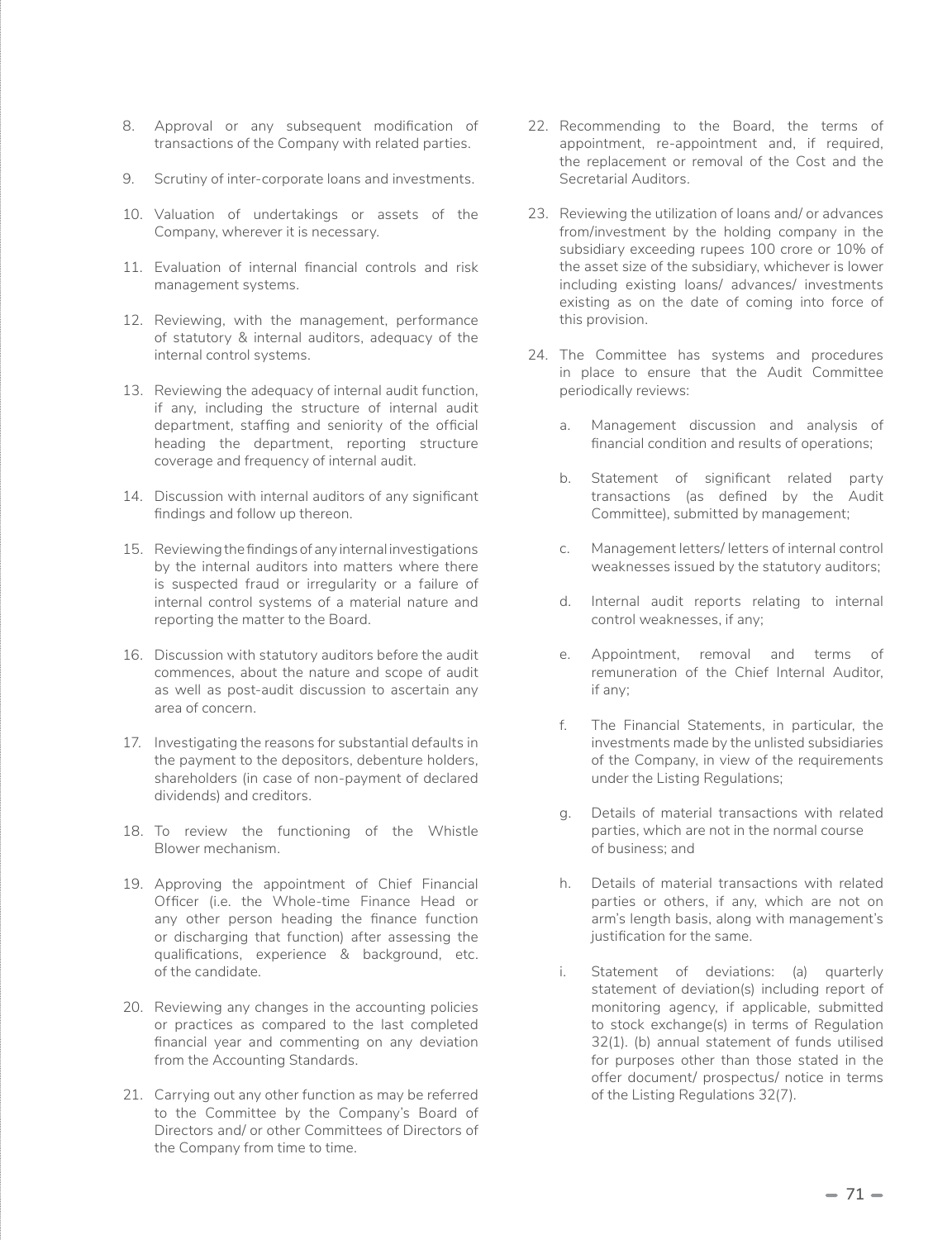The Audit Committee is endowed with the following powers:

- a) To investigate any activity within its terms of reference.
- b) To seek information from any employee.
- c) To obtain outside legal or other professional advice.
- d) To secure attendance of outsiders with relevant expertise, if it considers necessary.
- e) To invite such of the executives, as it considers appropriate (and particularly the head of the finance) to be present at the meetings of the committee.

# **Meetings & Attendance**

| Name of Member                | No. of Meeting |          |  |  |
|-------------------------------|----------------|----------|--|--|
|                               | Held           | Attended |  |  |
| Mr. P.H. Ravikumar (Chairman) |                |          |  |  |
| Mr. Hardeep Singh             |                |          |  |  |
| Dr. Sutanu Behuria            | 6              |          |  |  |
| Mrs. Vibha Paul Rishi         |                |          |  |  |
| Mr Ravi Narain*               |                |          |  |  |

\* Resigned from directorship w.e.f. May 1, 2019 and no meeting held during his tenure in the financial year ended March 31, 2020

The gap between any two Audit Committee meetings did not exceed 120 days.

# **VI. Nomination and Remuneration Committee Constitution**

As on March 31, 2020, the Nomination and Remuneration Committee comprises of following Non-Executive Directors:

- 1. Mr. P. H. Ravikumar Independent Director (Chairman)
- 2. Mr. Hardeep Singh Non-Independent Director
- 3. Mrs. Vibha Paul Rishi Independent Director
- 4. Dr. Sutanu Behuria Independent Director

# **Terms of Reference**

The Charter of the Committee is as prescribed under Section178 of the Act read with the Listing Regulations viz.:

- 1. Formulation of the criteria for determining qualifications, positive attributes and independence of a director and recommend to the Board a policy, relating to the remuneration of the directors, key managerial personnel and other employees;
- 2. Formulation of criteria for evaluation of Independent Directors and the Board;
- 3. Devising a policy on Board diversity;
- 4. Identifying persons who are qualified to become Directors and who may be appointed in senior management in accordance with the criteria laid down, and recommend to the Board their appointment and removal. The Evaluation Criteria and the Remuneration Policy shall form part of the Annual Report of the Company;
- 5. Recommend to the board, all remuneration, in whatever form, payable to senior management.

The Nomination and Remuneration Committee has been constituted to recommend/ review remuneration of the directors, key managerial personal and other employees, based on their performance and defined assessment criteria.

The remuneration policy of the Company is directed towards rewarding performance, based on review of achievements. It is in consonance with the existing industry practice.

Non-Executive Directors can also be paid a commission based on the performance of the Company. During the period under review there are no pecuniary relationships or material transactions of the Non-Executive Directors viz-a-viz the Company.

# **Meetings & Attendance**

During the financial year ended on March 31, 2020 the Committee met Three (3) times on May 7, 2019, November 2, 2019 and January 29, 2020.

| No. of Meeting   |  |  |  |
|------------------|--|--|--|
| Attended<br>Held |  |  |  |
|                  |  |  |  |
| 2                |  |  |  |
|                  |  |  |  |
|                  |  |  |  |
|                  |  |  |  |

# **Remuneration Policy**

The Company's remuneration policy for Directors, Key Managerial Personnel, Senior Management and other employees is annexed as **Annexure – B** to the Directors' Report.

The Company's remuneration policy is directed towards rewarding performance based on review of achievements periodically. The remuneration policy is in consonance with the existing industry practice.

# **Details of Remuneration of Directors**

The Company has not paid any remuneration to any of its Non-Executive Directors, except Sitting Fees for attending meetings of the Board and all its Committees for which  $\bar{\tau}$  50,000 per meeting was paid for Board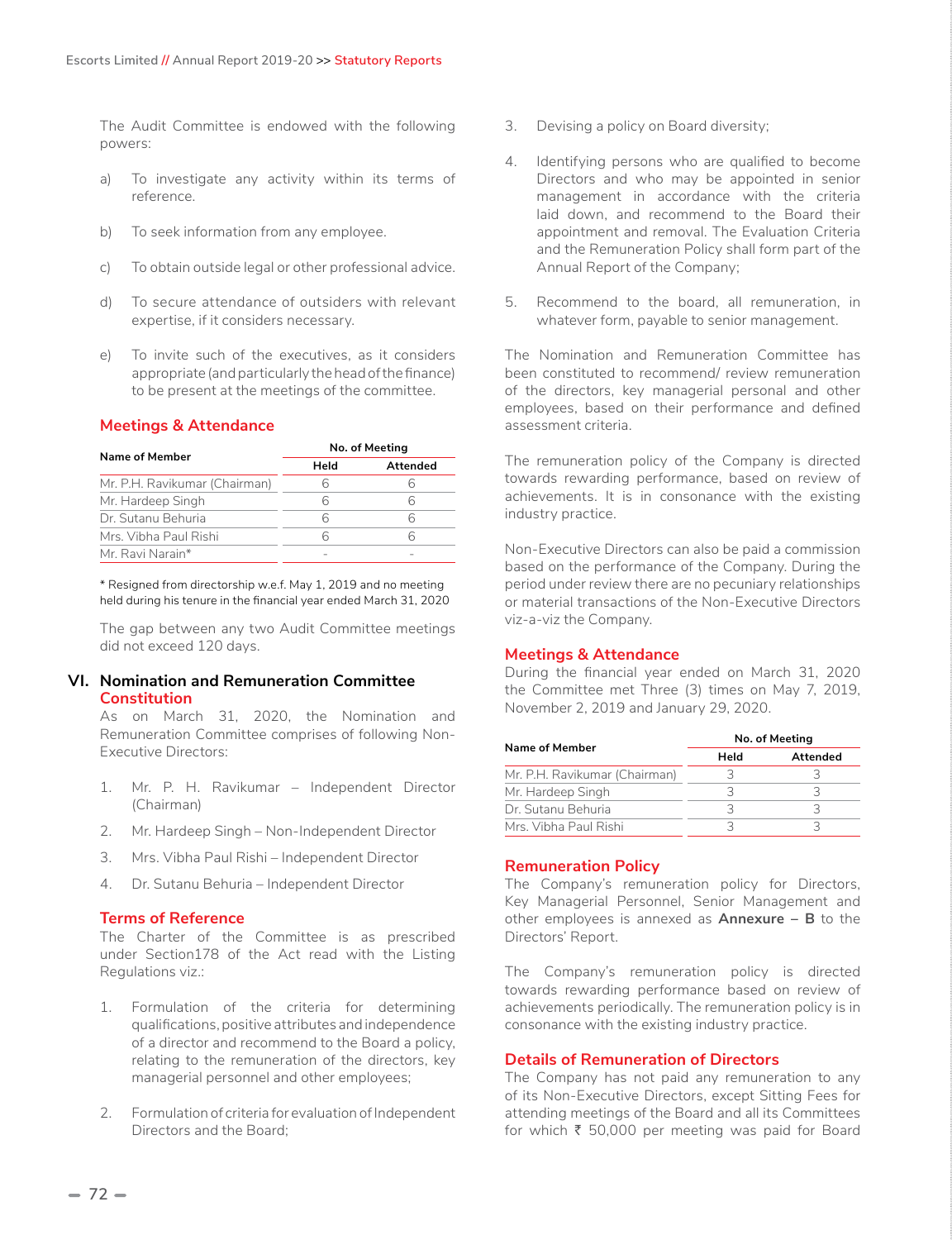Meeting and Audit Committee Meeting and ₹ 20,000 **VII. Shares held by Non-Executive Directors** per meeting was paid for any other committee meeting. The aggregate amount of sitting fees paid during the financial year was  $\bar{\tau}$  38.60 lakhs (excluding applicable taxes). The director wise payment of sitting fee is provided in Form MGT-9 attached as **Annexure – H** to the Directors' Report.

The shareholders of the Company has approved the payment of commission to Non-Executive Directors in the Annual General Meeting held on July 27, 2019 for a period of five years. Accordingly, for the financial year ended on March 31, 2020, Mr. P.H. Ravikumar, Mrs. Vibha Paul Rishi, Dr. Sutanu Behuria, Mr. Sunil Kant Munjal and Mr. Hardeep Singh have been paid commission of  $\bar{\tau}$  9,00,000/- (Rupees Nine lakhs only) each and Ms. Tanya Dubash who has joined the Board on January 29, 2020 has been paid commission of  $\bar{\xi}$  4,50,000/- (Four lakhs and Fifty Thousand only), aggregating to ₹49,50,000/- (Rupees Forty Nine lakhs and Fifty Thousand only) and the same is within the limits of 1% of the net profits of the Company calculated under Section 198 of the Companies Act, 2013.

The remuneration paid/ payable to Mr. Nikhil Nanda, Chairman and Managing Director, Ms. Nitasha Nanda, Whole-time Director and Mr. Shailendra Agrawal, Executive Director of the Company for the financial year ended on March 31, 2020 are as follows:

|                                |                     |                      | (₹ in crores)             |
|--------------------------------|---------------------|----------------------|---------------------------|
| <b>Particulars</b>             | Mr. Nikhil<br>Nanda | Ms. Nitasha<br>Nanda | Mr. Shailendra<br>Agrawal |
| Basic Salary                   | 2.36                | 0.72                 | 1.30                      |
| Allowances &<br>Perquisites    | 4.02                | 1.07                 | 1.76                      |
| Provident Fund<br>Contribution | 0.28                | 0.09                 | 0.16                      |
| Others                         | 0.07                | 0.00                 | 0.01                      |
| Commission*                    | 4.40                | 0.75                 | 0.00                      |
| Total                          | 11.13               | 2.62                 | 3.23                      |
|                                |                     |                      |                           |

#### \* Commission for FY 2019-20

The tenure of office of the Chairman and Managing Director, Whole-time Director and Executive Director is for a period of five years from their respective date of appointment. The services of said Directors with the Company can be terminated as per the terms approved by the shareholders. In the event of termination of services, they shall be entitled to receive compensation in accordance with the provisions of Section 202 of the Act.

No stock options were issued to the Directors during the period under report.

| Name                  | Category        | No. of Equity<br><b>Shares held</b> |
|-----------------------|-----------------|-------------------------------------|
| Mr. P.H. Ravikumar    | Independent     |                                     |
| Mrs. Vibha Paul Rishi | Independent     |                                     |
| Dr. Sutanu Behuria    | Independent     |                                     |
| Mr. Hardeep Singh     | Non-Independent | 500                                 |
| Mr. Sunil Kant Munjal | Independent     | 26270                               |
| Ms. Tanya Dubash      | Independent     |                                     |

#### **VIII.Stakeholders' Relationship Committee Constitution**

As on March 31, 2020, the Stakeholders' Relationship Committee comprises of following Non-Executive Directors:-

- 1. Mr. Hardeep Singh Non-Independent Director Chairman
- 2. Mrs. Vibha Paul Rishi Independent Director
- 3. Dr. Sutanu Behuria Independent Director

#### **Terms of Reference**

The role of the committee shall inter-alia include the following:

- (1) Resolving the grievances of the security holders of the listed entity including complaints related to transfer/ transmission of shares, non-receipt of annual report, non-receipt of declared dividends, issue of new/ duplicate certificates, general meetings etc.
- (2) Review of measures taken for effective exercise of voting rights by shareholders.
- (3) Review of adherence to the service standards adopted by the listed entity in respect of various services being rendered by the Registrar & Share Transfer Agent.
- (4) Review of the various measures and initiatives taken by the listed entity for reducing the quantum of unclaimed dividends and ensuring timely receipt of dividend warrants/ annual reports/ statutory notices by the shareholders of the Company.

#### **Meetings & Attendance**

During the financial year ended on March 31, 2020, the Committee met on 4 (Four) times as on: May 7, 2019, July 27, 2019, November 2, 2019 and March 20, 2020.

| Name of Member              | Designation | No. of Meeting |          |  |  |
|-----------------------------|-------------|----------------|----------|--|--|
|                             |             | Held           | Attended |  |  |
| Mr. Hardeep Singh           | Chairman    |                |          |  |  |
| Dr. Sutanu Behuria          | Member      |                |          |  |  |
| Mrs Vibha Paul Rishi Member |             |                |          |  |  |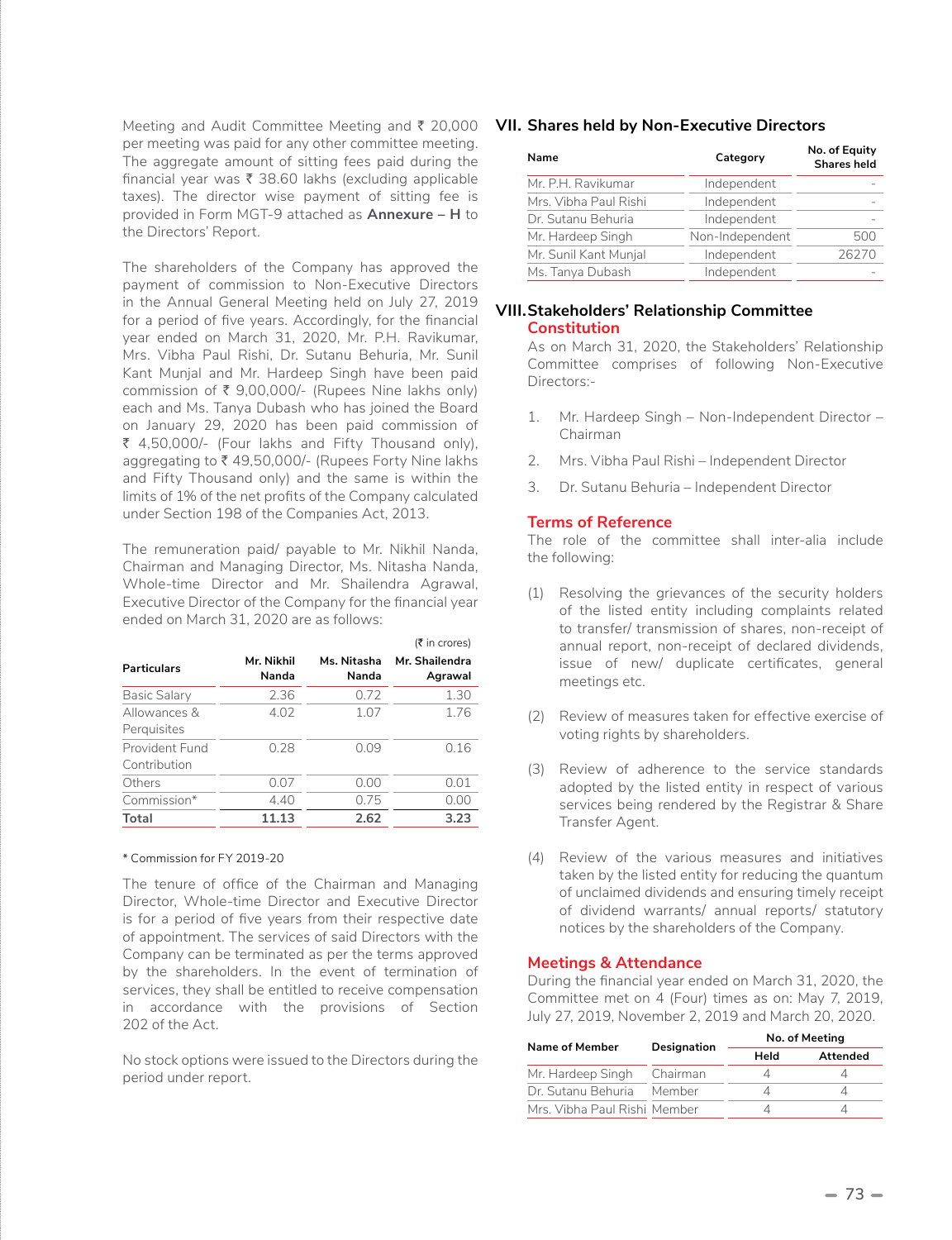#### **Compliance Officer**

During the year, till November 30, 2019 Mr. Ajay Kumar Sharma, Group General Counsel & Company Secretary & thereafter Mr. Satyendra Chauhan, Company Secretary & Compliance Officer acted as Compliance Officer as per the requirements of the Listing Regulations.

#### **Complaints received/ resolved**

During the period under review, 161 complaints were received from investors which were replied/ resolved to the satisfaction of investors except 1 complaint pending as on 31.03.2020 which will be replied/ resolved in due course.

#### **Pending Share Transfers**

No requests for transfer and/ or dematerialisation were pending for redressal as on March 31, 2020.

# **IX. Risk Management Committee**

**Constitution**

During the financial year ended on March 31, 2020, the Risk Management Committee had been reconstituted pursuant to resignation of Mr. Ravi Narain, Independent Director.

The Risk Management Committee comprises of following persons:-

- 1. Mr. Nikhil Nanda Chairman
- 2. Dr. Sutanu Behuria Member
- 3. Mr. Bharat Madan Member

#### **Terms of Reference**

The charter of the Committee shall be as follows:

- (i) Formulation & modification of the Risk Management Policy.
- (ii) Framing, implementing and monitoring the Risk Management Plan.
- (iii) Periodic reporting to the Audit Committee on the risk and its mitigation.
- (iv) Others functions in accordance with the applicable provisions of the Act read with rules made thereunder and the Listing Regulations.

#### **Meetings & Attendance**

During the financial year ended on March 31, 2020, the Committee met once on January 29, 2020.

| Name of Member               | Designation | No. of Meeting |          |  |
|------------------------------|-------------|----------------|----------|--|
|                              |             | Held           | Attended |  |
| Mr. Nikhil Nanda             | Chairman    |                |          |  |
| Dr. Sutanu Behuria<br>Member |             |                |          |  |
| Mr Bharat Madan              | Member      |                |          |  |

Note: No Committee meeting was held during the tenure of Mr. Ravi Narain as Member of the Committee during the year.

#### **Corporate Social Responsibility Constitution**

During the financial year ended on March 31, 2020 the Corporate Social Responsibility (CSR) Committee had been reconstituted. Mr. G.B. Mathur ceased to be Director of the Company w.e.f. December 31, 2019 and Mr. P.H. Ravikumar was inducted as Member of the Committee on January 29, 2020.

The CSR Committee comprises of following persons:

- 1. Mr. Nikhil Nanda Chairman
- 2. Mr. Hardeep Singh Member
- 3. Mrs. Vibha Paul Rishi Member
- 4. Mr. P.H. Ravikumar Member

#### **Terms of Reference**

The said committee has been entrusted with the responsibility of formulating and recommending to the Board, CSR Policy indicating the activities to be undertaken by the Company, monitoring the implementation of the framework of CSR Policy and recommending the amount to be spent on CSR activities.

#### **Meetings & Attendance**

During the financial year ended on March 31, 2020, the Committee met 3 (Three) times on May 7, 2019, January 29, 2020 and March 20, 2020.

| Name of Member               | Designation | No. of Meeting |          |  |  |
|------------------------------|-------------|----------------|----------|--|--|
|                              |             | Held           | Attended |  |  |
| Mr. Nikhil Nanda             | Chairman    | 3              | 2        |  |  |
| Mr. Hardeep Singh            | Member      | З              | 3        |  |  |
| Mrs. Vibha Paul Rishi Member |             | 3              | 3        |  |  |
| Mr. G.B. Mathur*             | Member      |                |          |  |  |
| Mr. P.H. Ravikumar** Member  |             |                |          |  |  |

\*Ceased to be Member of the Committee w.e.f. December 31, 2019. One committee meeting held during his tenure as Member during the year.

\*\* Appointed as Member of the Committee w.e.f. January 29, 2020. Further, only one committee meeting was held after appointment of Mr. Ravikumar as Member of the Committee.

#### **X. Functional Committee**

The Board is authorised to constitute one or more functional committees delegating thereto powers and duties with respect to specific purposes for which such committee has been constituted. Meeting of such committees are held, as and when the need arises. Time schedule for holding such functional committees are finalised in consultation with the Committee members.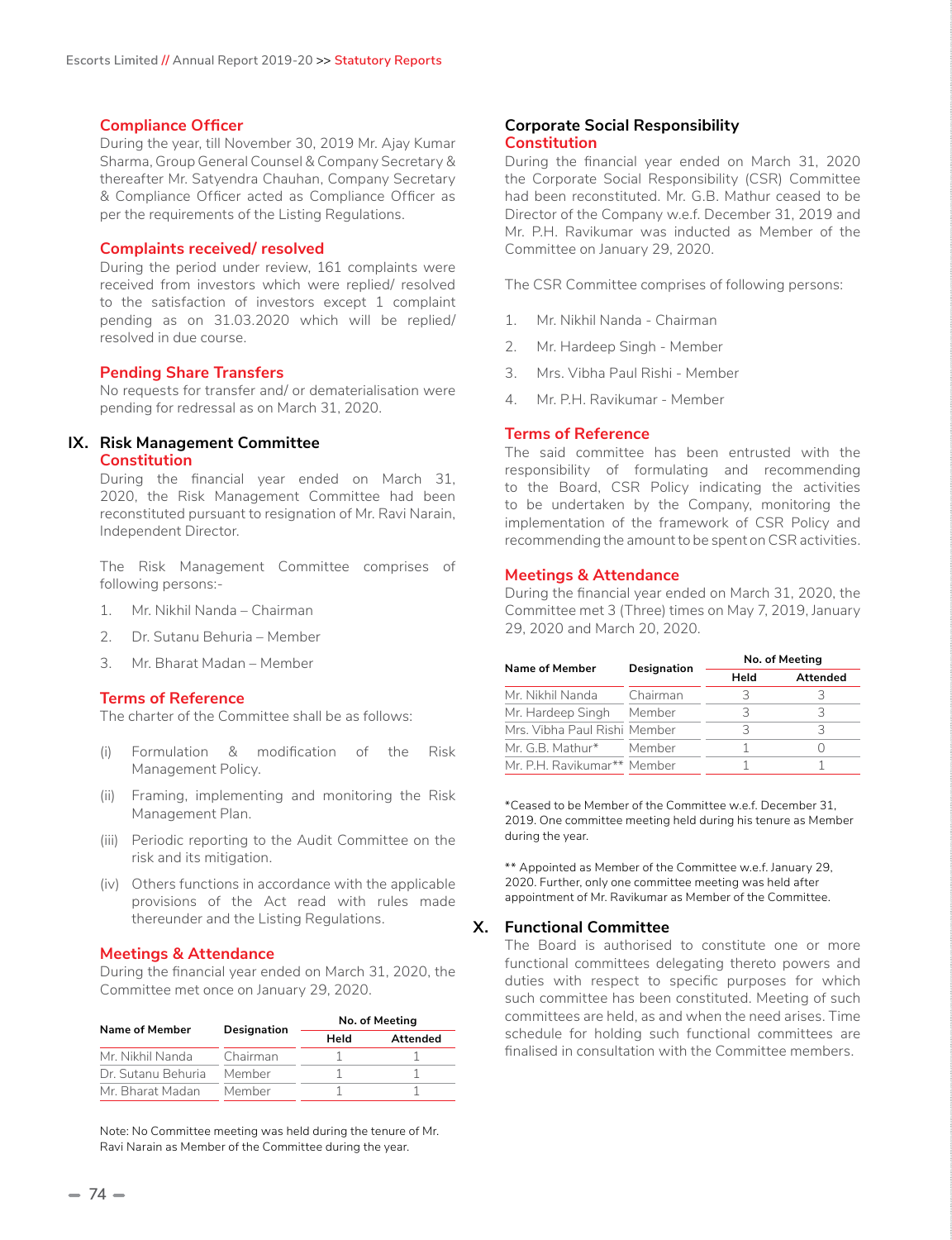# **Procedure of Committee Meetings**

The Company's guidelines relating to Board Meetings are applicable to Committee Meetings, as far as may be practicable. Each Committee has the authority to engage outside experts, advisors and counsels, to the extent it considers appropriate, to assist in its work. Minutes of the proceedings of the Committee Meetings are placed before the next Committee and the subsequent Board Meeting for perusal and noting.

#### **XI. General Body Meetings**

The particulars of last three Annual General Meeting(s) held by the Company are as under:

| <b>Financial Year/</b><br><b>Financial Period</b> | Date               | Time      | Venue                                                                               | No. of Special<br><b>Resolutions Passed at AGM</b> |
|---------------------------------------------------|--------------------|-----------|-------------------------------------------------------------------------------------|----------------------------------------------------|
| 2018-19                                           | July 27, 2019      | 10:00 A.M | Radisson Blu Faridabad, Sector - 20B,<br>Mathura Road, Faridabad - 121 001, Haryana | Two*                                               |
| 2017-18                                           | September 12, 2018 | 10:00 A.M | Radisson Blu Faridabad, Sector - 20B.<br>Mathura Road, Faridabad - 121 001, Haryana | One.                                               |
| 2016-17                                           | September 21, 2017 | 11:00 A.M | Aravali Golf Club, N.H. 3, N.J.T. Faridabdad<br>$-121001$ , Haryana                 | Three                                              |

\*Three resolution were proposed for approval of shareholders of the Company, however, one resolution was not passed with requisite majority.

### **XII. Special Resolution passed through Postal Ballot**

No special resolution was passed during the year through Postal Ballot. However, the Company has sought the approval of shareholders through postal ballot for the following ordinary resolution(s).

| <b>Postal Ballot</b> |                                                                                               | <b>Details of Voting</b>         |                                |  |
|----------------------|-----------------------------------------------------------------------------------------------|----------------------------------|--------------------------------|--|
| No. Notice           | <b>Particulars of Resolution(s)</b>                                                           | <b>Votes</b><br>casted in favour | <b>Votes</b><br>casted against |  |
| November 2.          | Re-appointment of Ms. Nitasha Nanda as a Whole-time Director<br>(Ordinary Resolution)         | 9964                             | 0.36                           |  |
| 2019                 | Fixing of Remuneration of Ms. Nitasha Nanda as a Whole-time Director<br>(Ordinary Resolution) | 9999                             | N N 1                          |  |

Mr. Jayant Gupta was appointed as Scrutinizer to conduct the Postal Ballot process.

None of the business proposed to be transacted in the ensuing Annual General Meeting require passing a special resolution through Postal Ballot.

#### **XIII.Disclosures**

a) There are no materially significant related party transactions of the Company which have potential conflict with the interest of the Company at large.

 All the related party transactions during the financial year ended on March 31, 2020 were as per the "Policy on Materiality of Related Party Transactions and dealing with Related Parties".

- b) Details of non-compliance by the Company, penalties, strictures imposed on the Company by Stock Exchanges or SEBI or any Statutory Authority, on any matter related to capital markets, during the last three years – NIL
- c) Whistle Blower Policy and affirmation that no personnel has been denied access to the Audit Committee.

The Ethics Counsellor or the Chairman of the Audit Committee has not received any complaint/ report during the period under review and no employee was denied access to the Audit Committee.

d) Details of the compliance with mandatory requirement and adoption of the discretionary requirements as prescribed in Schedule II Part E of the Listing Regulations.

The details of mandatory requirements are mentioned in this Report. The status of adoption of the non-mandatory requirement are mentioned in Clause No. XVI.

e) Policy for determining 'Material Subsidiaries'

The Policy for determining Material Subsidiaries is available on the website of the Company https://www.escortsgroup.com/investors/ governance.html under Investor Information Section.

f) Policy on dealing with Related Party Transactions

The Policy on dealing with Related Party Transactions is available on the website of the Company www.escortsgroup.com under Investor Information Section.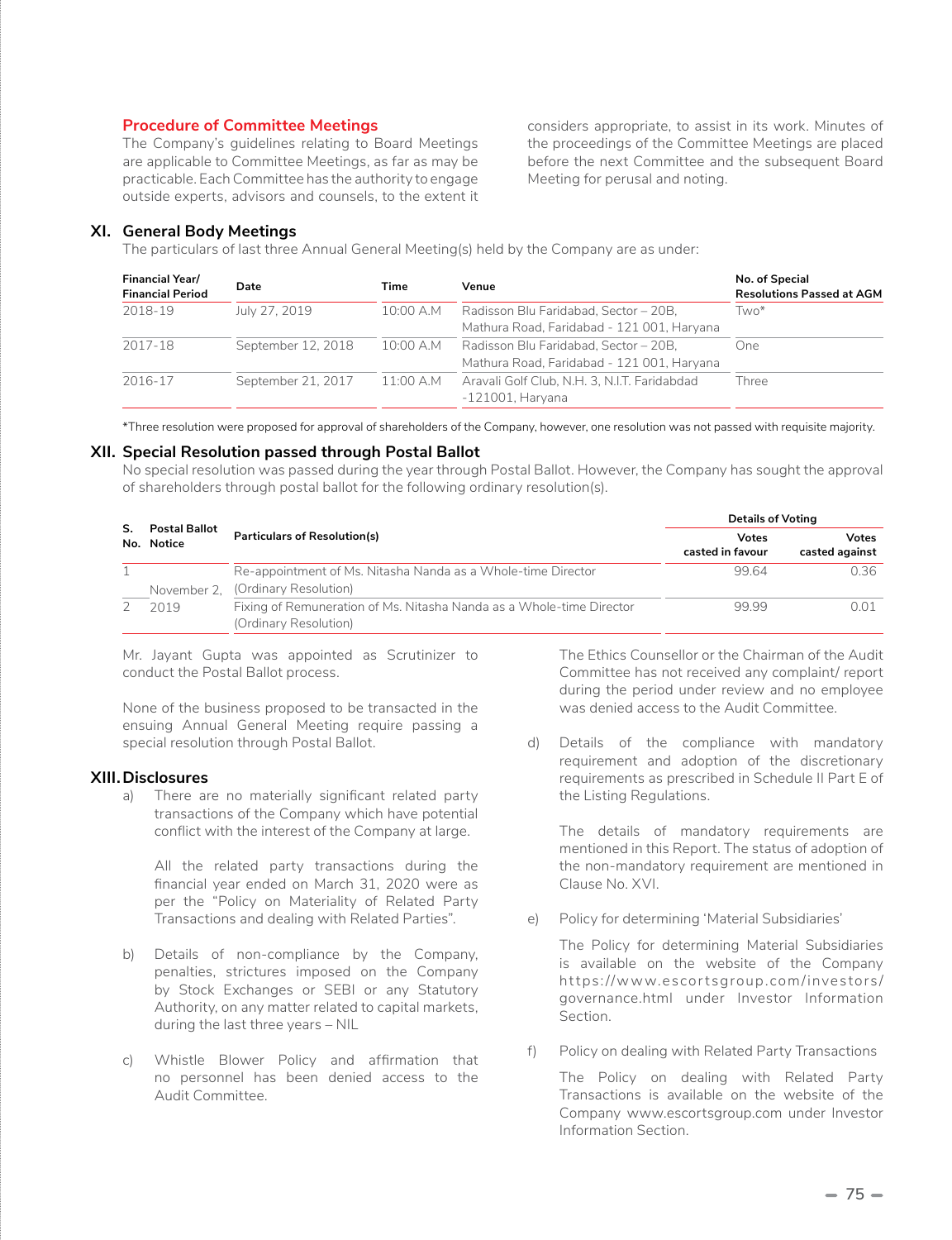- g) The Company has complied with all the compliances given under Regulation 17 to 27 and Regulation 46(2)(b) to 46(2)(i) of the Listing Regulations.
- h) Disclosure with respect to Demat Suspense Account/ Unclaimed Suspense Account: The details of shares already transferred into IEPF Account are provided on the website of the Company at www.escortsgroup.com.
- i) Disclosure in relation to the Sexual Harassment of Women at Workplace (Prevention, Prohibition and Redressal) Act, 2013:

|    | S No. Particulars                                               | N٥. |
|----|-----------------------------------------------------------------|-----|
| a. | Number of complaints filed during<br>the financial year         |     |
| h. | Number of complaints disposed of<br>during the financial year   |     |
| C. | Number of complaints pending as<br>on end of the financial year | NII |

- j) The details of credit rating are provided elsewhere in this Annual Report.
- k) The details of payment made to Statutory Auditors are provided at note 34 of the notes to accounts of standalone financial statement. No other amount is paid during the year by the Company and its subsidiaries, on a consolidated basis, to the statutory auditors and all entities in the network firm/ network entity of which the statutory auditor is a part.

#### **Subsidiary Companies**

Regulation 16 of the Listing Regulations "Material Subsidiary" shall mean a subsidiary, whose income or net worth exceeds twenty percent of the consolidated income or net worth respectively, of the listed entity and its subsidiaries in the immediately preceding accounting year.

Escorts Limited has 6 direct subsidiaries, 3 of them is registered outside India and 3 are in India, whose turnover does not exceed the limit prescribed under the Listing Regulations. Thus, these subsidiaries are out of the scope of the above definition.

Further pursuant to IND AS applicability, the Company has few more subsidiaries, details have been given elsewhere in the Annual Report and forms an integral part of this Report.

Since, the Company does not have any material subsidiary, it is not required to nominate an Independent Director of the Company on their Board.

Appropriate details of these subsidiaries has been given elsewhere in the Annual Report and forms an integral part of this report.

#### **XIV.Means of Communication Key Financial Reporting dates during the year ended on March 31, 2020**

The Company has published its Financial results in the following national newspapers:

For Year ended 31.03.19: Economic Times (English), Mint (English), Financial Express (English) and Rashtriya Sahara (Hindi).

For Quarter ended 30.06.19: Economic Times (English), Mint (English), Financial Express (English) and Rashtriya Sahara (Hindi).

For Quarter ended 30.09.19: Economic Times (English), Mint (English), Financial Express (English) and Rashtriya Sahara (Hindi).

For Quarter ended 31.12.19: Economic Times (English), Mint (English), Financial Express (English) and Rashtriya Sahara (Hindi).

The Quarterly Results were displayed on Company's website viz. www.escortsgroup.com in accordance with the requirement of the Listing Regulations.

The website also displays official news releases.

# **News Releases, Presentation**

Official news releases, detailed presentations made to media, analysts, institutional investors etc. are displayed on the Company's website i.e. www.escortsgroup.com.

#### **Management Discussion and Analysis**

The Management Discussion and Analysis and Risk Management forms an integral part of this Annual Report.

### **XV. General Shareholder Information Company Registration Details**

The Company is registered in the State of Haryana, India. The Corporate Identity Number (CIN) allotted to the Company by the Ministry of Corporate Affairs (MCA) is L74899HR1944PLC039088.

#### **Annual General Meeting (AGM)**

Day & date: Monday, August 24, 2020

Time : 10:00 a.m.

Venue: AGM through Video Conferencing/ Other Audio Visual Means. Deemed Venue will be registered office of the Company

#### **Financial Year:**

April 1 to March 31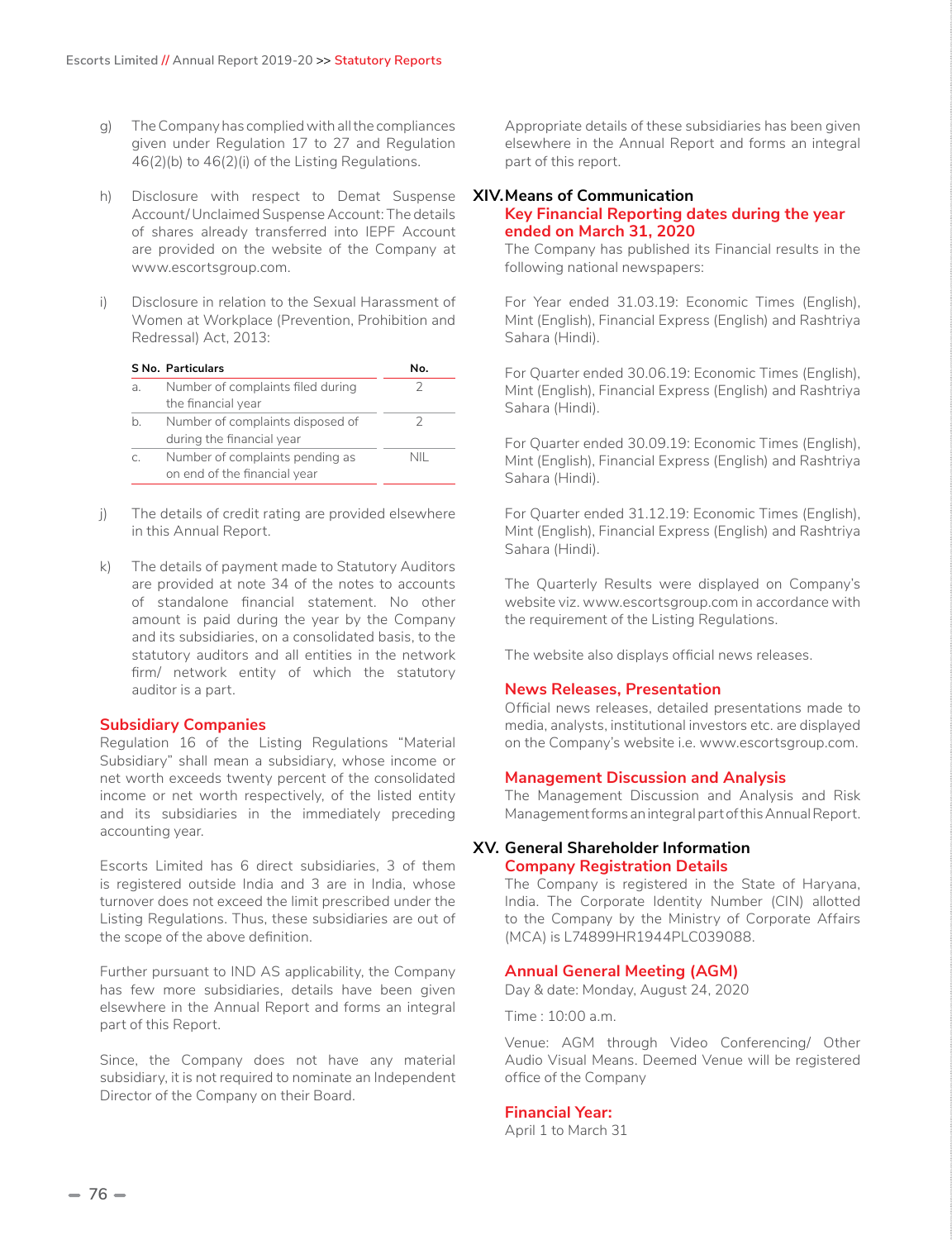# **Appointment/ Re-appointment of Directors**

In accordance with the provisions of the Act and Articles of Association of the Company, Mr. Hardeep Singh, Director retires by rotation at the ensuing Annual General Meeting of your Company and being eligible, offer themselves for re-appointment.

The Board of Directors of the Company had also sought approval of the members of the Company at the ensuing AGM for appointment/ re-appointment of Directors. The details are provided in the Directors Report.

The brief resume(s) and other details relating to the Director who is proposed to be appointed/ re-appointed, as required to be disclosed under the Listing Regulations is provided as Annexure to the AGM Notice.

# **Financial Calendar 2020-21 (Tentative)**

Meetings of Board/ Committee thereof to take on record:

| <b>Particulars</b>                             | <b>Tentative Date</b> |
|------------------------------------------------|-----------------------|
| Financial results for Quarter ended 30.06.2020 | 14.08.2020            |
| Financial results for Quarter ended 30.09.2020 | 14.11.2020            |
| Financial results for Quarter ended 31.12.2020 | 14.02.2021            |
| Financial results for Quarter/Year ended       | 30.05.2021            |
| 31.03.2021                                     |                       |

# **Annual General Meeting for the Financial Year ending March, 2020:**

By September 30, 2020.

#### **Cut off Date for e-voting**

August 17, 2020 has been fixed as the cut off date to record entitlement of the shareholder to cast their vote electronically in the forthcoming AGM.

# **Book Closure**

The members register will be closed from August 15, 2020 to August 24, 2020 (both days inclusive) for

#### **Dividend Payment History for Ten Years**

the purpose of payment of Dividend for the financial year 2019-20.

# **Dividend**

- 1. The Board of Directors of the Company have decided to recommend dividend  $\omega \bar{\tau}$  2.50 per share (being 25% of the nominal value of  $\bar{\tau}$  10 per share) for the financial year 2019-20 (except on shares held by Escorts Benefit and Welfare Trust), subject to the approval of the shareholders in the forthcoming AGM.
- 2. The dividend, if declared at the AGM, would be paid/ dispatched within 30 days from the date of declaration at the ensuing AGM to those persons or their mandates:
	- a) whose names appear as beneficial owners as at the end of the business hours on August 14, 2020 in the list of beneficial owners to be furnished by National Securities Depository Limited and Central Depository Services (India) Limited in respect of the shares held in electronic mode and;
	- b) whose names appear as Members in the Register of Members of the Company after giving effect to valid share transmission/ transposition in physical form lodged with the Company on or before August 14, 2020.
- 3. The dividend amount shall be credited in the shareholders bank account directly through NECS. Alternatively, physical warrant/ Demand Draft shall be posted to the shareholders at their registered address available with the Depository/ Company.

The intimation for credit of dividend amount through NECS shall also be sent to the shareholders through E-mail/ ordinary post thereafter.

| Year        | Rate           | Date of Payment                                                     |
|-------------|----------------|---------------------------------------------------------------------|
| 2009-10     | 15%            | March 10, 2011                                                      |
| 2010-11     | 15%            | March 27, 2012                                                      |
| $2011 - 12$ | 12%            | March 30, 2013                                                      |
| 2012-13     | 12% (Interim)  | October 21, 2013                                                    |
| $2013 - 14$ | 6% (Final)     | September 29, 2014                                                  |
| 2014-15     | 12%            | September 28, 2015                                                  |
| 2015-16     | 12%            | September 29, 2016                                                  |
| 2016-17     | 15%            | September 29, 2017                                                  |
| 2017-18     | 20%            | September 24, 2018                                                  |
| 2018-19     | 25%            | August 5, 2019                                                      |
| 2019-20     | 25% (Proposed) | To be paid within 30 days from the date of declaration of Dividend* |

\* subject to normalisation of postal services in case bank account details of shareholders not available with Company/ RTA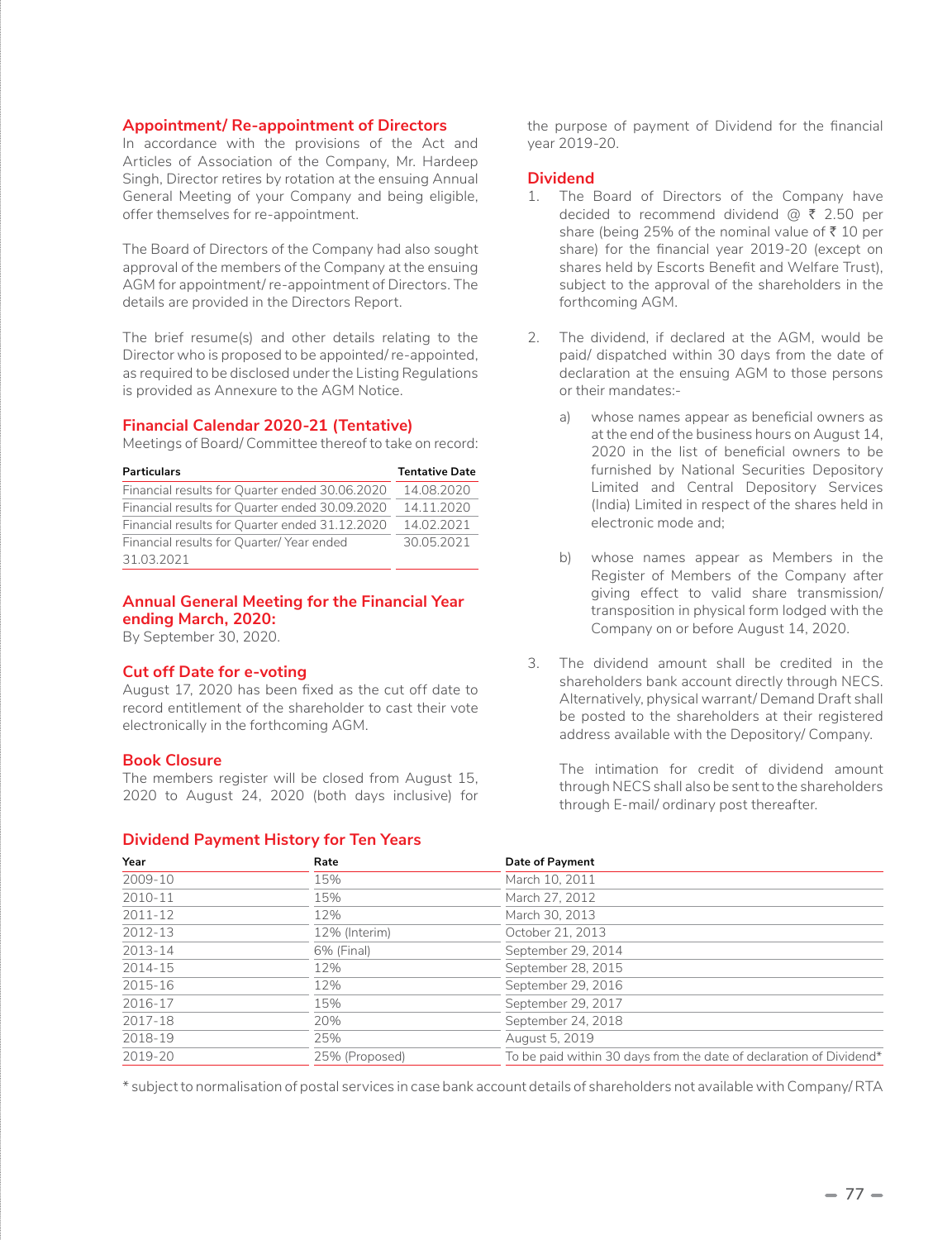# **Listing**

Equity Shares of Escorts Limited are listed with following Stock Exchanges:

| Listing                                                                                    | <b>Stock Code</b> |
|--------------------------------------------------------------------------------------------|-------------------|
| National Stock Exchange of India Ltd.                                                      | <b>ESCORTS</b>    |
| Exchange Plaza, Plot No. C/1, G Block, Bandra-Kurla Complex, Bandra East, Mumbai - 400 051 |                   |
| <b>BSE Limited</b>                                                                         | 500495            |
| Phiroze Jeejeebhoy Towers, Dalal Street, Mumbai - 400 001                                  |                   |
| Delhi Stock Exchange Limited                                                               | 00012             |
| DSE House, 3/1, Asaf Ali Road, New Delhi - 110 002                                         |                   |

# **Listing Fees**

The Company is upto date on the payment of its Annual Listing Fees.

# **Monthly Stock Market Data**

| Month           | <b>Escorts Limited Share Price (BSE)</b> |         | <b>Sensex</b>    |           |
|-----------------|------------------------------------------|---------|------------------|-----------|
|                 | High (₹)                                 | Low (₹) | High $(\bar{x})$ | Low (₹)   |
| April, 2019     | 805.75                                   | 720.90  | 39.487.45        | 38.460.25 |
| May, 2019       | 715.20                                   | 542.50  | 40,124.96        | 36,956.10 |
| June, 2019      | 612.75                                   | 519.00  | 40.312.07        | 38.870.96 |
| July, 2019      | 581.65                                   | 453.75  | 40.032.41        | 37,128.26 |
| August, 2019    | 521.30                                   | 423.30  | 37.807.55        | 36,102.35 |
| September, 2019 | 653.10                                   | 450.10  | 39.441.12        | 35.987.80 |
| October.2019    | 673.55                                   | 567.00  | 40.392.22        | 37.415.83 |
| November, 2019  | 687.90                                   | 631.00  | 41.163.79        | 40,014.23 |
| December, 2019  | 666.40                                   | 585.85  | 41.809.96        | 40,135.37 |
| January, 2020   | 835.55                                   | 601.20  | 42.273.87        | 40,476.55 |
| February, 2020  | 914.40                                   | 764.85  | 41.709.30        | 38.219.97 |
| March, 2020     | 874.45                                   | 527.10  | 39.083.17        | 25.638.90 |

| Month           | <b>Escorts Limited Share Price (NSE)</b> |         | Nifty 50         |          |
|-----------------|------------------------------------------|---------|------------------|----------|
|                 | High (₹)                                 | Low (₹) | High $(\bar{x})$ | Low (₹)  |
| April, 2019     | 804.70                                   | 720.00  | 11856.15         | 11549.10 |
| May, 2019       | 714.00                                   | 542.00  | 12041.15         | 11108.30 |
| June, 2019      | 612.20                                   | 519.30  | 12103.05         | 11625.10 |
| July, 2019      | 581.95                                   | 453.10  | 11981.75         | 10999.40 |
| August, 2019    | 521.65                                   | 423.55  | 11181.45         | 10637.15 |
| September, 2019 | 681.00                                   | 450.50  | 11694.85         | 10670.25 |
| October.2019    | 674.60                                   | 567.00  | 11945.00         | 11090.15 |
| November, 2019  | 687.80                                   | 631.00  | 12158.80         | 11802.65 |
| December, 2019  | 666.40                                   | 585.50  | 12293.90         | 11832.30 |
| January, 2020   | 835.50                                   | 601.30  | 12430.50         | 11929.60 |
| February, 2020  | 914.70                                   | 764.75  | 12246.70         | 11175.05 |
| March, 2020     | 875.00                                   | 526.05  | 11433.00         | 7511.10  |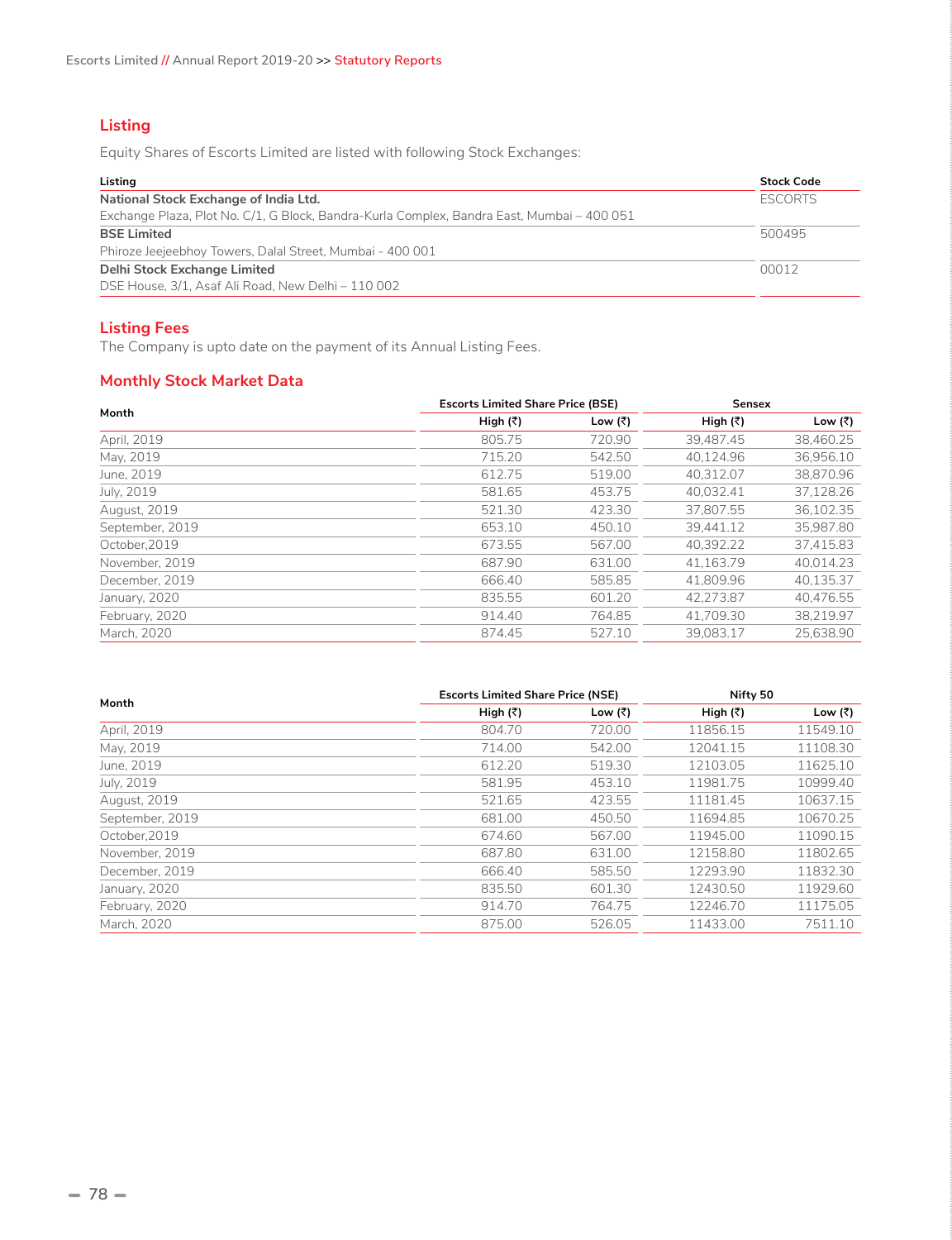### **Share Transfer System**

Escorts Limited has appointed Kfin Technologies Private Limited (earlier Karvy Fintech Private Limited) ("Kfin") as its Registrar and Share Transfer Agent (RTA). The share transfer work in both physical as well as electronic mode has been carried on by Kfin. The authority relating to share transfer has been delegated to RTA. The Share Transfer Committee of the Board of Directors take note of the Transfer, Transmission, Remat, Split & Consolidation of share certificates etc. periodically.

The RTA ensures the approval of share transfer/ transmission/ spliting and consolidation of valid request with in a period of 15 days from their receipt and also processing of valid Demat request within a week.

## **Investors Relation Center**

| <b>Escorts Limited</b>                  | <b>Escorts Limited</b>           | Kfin Technologies Private Limited<br>(earlier Karvy Fintech Private Limited) |
|-----------------------------------------|----------------------------------|------------------------------------------------------------------------------|
| Escorts Corporate Centre,               | Times Square A Wing, Unit No. 1, | Selenium Tower B.                                                            |
| 15/5, Mathura Road, Faridabad - 121 003 | 3rd Floor, Andheri - Kurla Road, | Plot 31-32, Gachibowli, Financial District,                                  |
| Telephone No.: (0129) 2564921           | Andheri (East), Mumbai - 400 059 | Nanakramguda, Hyderabad - 500 032                                            |
| Fax No.: (0129) 2250060                 | Telephone No.: (022) 67868607    | Tel.: No. 040-67162222 Fax: No. 040-23420814                                 |
| Email: investorrelation@escorts.co.in   | Fax No.: (022) 67868687          | Email: einward.ris@kfintech.com                                              |

### **Investors Communication**

All enquiries relating to transfer, transmission, transposition, demat, remat, split, consolidation, nomination, change of address and payment of dividend can be addressed to RTA i.e. Kfin Technologies Private Limited (earlier Karvy Fintech Private Limited) or e-mail at einward.ris@kfintech.com or sent by post at Selenium Tower B, Plot 31-32, Gachibowli, Financial District, Nanakramguda, Hyderabad – 500 032.

### **Nomination Facility**

Shareholders can file their nominations against shares held under physical mode as well as electronic mode. The facility of nomination is not available to non-individual shareholders such as societies, trusts, bodies corporate, karta of Hindu Undivided families and holders of Powers of Attorney. The shareholders, who are holding shares in physical form and wish to avail this facility, may send prescribed Nomination Form SH-13 duly filled and signed to RTA i.e. Kfin Technologies Private Limited (earlier Karvy Fintech Private Limited) or e-mail at einward.ris@kfintech.com or sent by post at Selenium Tower B, Plot 31-32, Gachibowli, Financial District, Nanakramguda, Hyderabad – 500 032.

# **Shareholding Pattern as on March 31, 2020**

| <b>Category of Shareholders</b>                           | No. of Shareholders | No. of shares held | % to the Capital |
|-----------------------------------------------------------|---------------------|--------------------|------------------|
| 1. Promoters and Promoter Group                           |                     | 49333680           | 40 25            |
| 2. Foreign Institutional Investors                        | 198                 | 23636796           | 19.28            |
| 3. Domestic Institutional Investors, Banks & Mutual Funds | 51                  | 12198311           | 995              |
| 4. Public & Others                                        | 111943              | 37408091           | 30.52            |
| Total                                                     | 112209              | 122576878          | 100.00           |

# **Distribution of Shareholding as on March 31, 2020**

| Range of holding   | Number of<br><b>Shareholders</b> | % of Total |
|--------------------|----------------------------------|------------|
| 1 to 5000          | 106998                           | 95.36      |
| 5001 to 10,000     | 2808                             | 2.50       |
| 10,001 to 20,000   | 1183                             | 1.05       |
| 20,001 to 30,000   | 410                              | 0.37       |
| 30,001 to 40,000   | 165                              | 0.15       |
| 40,001 to 50,000   | 133                              | 0.12       |
| 50,001 to 1,00,000 | 191                              | 0.17       |
| 1,00,001 to above  | 321                              | 0.29       |
| Total              | 112209                           | 100.00     |

# **Dematerialisation**

As on March 31, 2020 dematerialised shares accounted for 99.02% (98.89% up to March 31, 2019) of the total equity shares. Trading in Equity Shares of the Company is permitted only in dematerialised form as per the notification issued by the Securities and Exchange Board of India.

|       | Dematerialisation of shares as on March 31, 2020 |               |        |
|-------|--------------------------------------------------|---------------|--------|
|       | no. Mode of holding                              | No. of shares | %      |
|       | NSDI.                                            | 114332815     | 93.27  |
|       | CDSL.                                            | 7044350       | 575    |
| 3.    | Physical                                         | 1199713       | O 98   |
| Total |                                                  | 122576878     | 100.00 |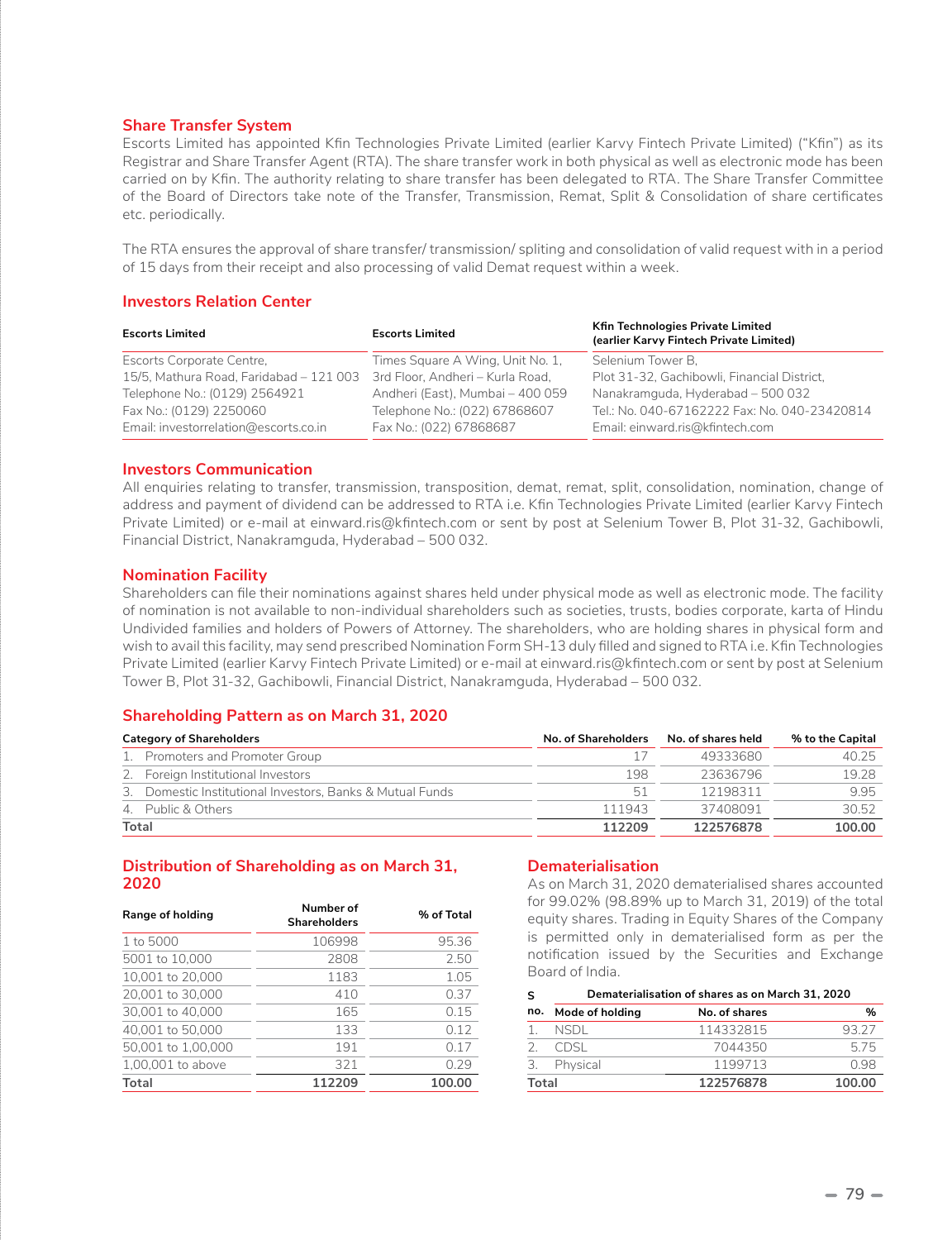# **Shares Liquidity**

The trading volumes at major Stock Exchanges, during the financial year ended on March 31, 2020 are as follows:

| Month           | <b>National Stock Exchange</b><br>of India Limited |                     | <b>BSE Limited</b> |                    |
|-----------------|----------------------------------------------------|---------------------|--------------------|--------------------|
|                 | No. of Shares                                      | Value (₹ in crores) | No. of Shares      | Value (₹ in lakhs) |
| April, 2019     | 24716716                                           | 1900.94             | 1326071            | 102.07             |
| May, 2019       | 50531642                                           | 3097.22             | 3135013            | 191.22             |
| June, 2019      | 36778118                                           | 2070.46             | 2357830            | 132.39             |
| July, 2019      | 59189714                                           | 3089.88             | 3737599            | 195.41             |
| August, 2019    | 52182406                                           | 2469.45             | 3693587            | 175.08             |
| September, 2019 | 91676653                                           | 4931.65             | 5637149            | 304.65             |
| October.2019    | 62109443                                           | 3863.74             | 3519932            | 218.46             |
| November, 2019  | 36825842                                           | 2423.49             | 1705801            | 112.12             |
| December, 2019  | 43760429                                           | 2717.49             | 1975959            | 122.70             |
| January, 2020   | 72732769                                           | 5216.50             | 3175965            | 228.25             |
| February, 2020  | 69235533                                           | 5887.78             | 2955825            | 251.85             |
| March, 2020     | 68393167                                           | 4827.52             | 3453884            | 240.21             |
| Total           | 668132432                                          | 42496.11            | 36674615           | 2274.41            |

# **Outstanding GDRs/ ADRs/ Warrants/ Stock Options etc.**

There are no outstanding GDRs/ ADRs/ Warrants for conversion into equity shares except 9,66,775 stock options granted to the employees. Each stock option, upon exercise of the same, would be converted into one equity share of ₹ 10/- each fully paid-up. These options vest in four tranches after one year from date of grant as mentioned in the Letter of Grant and can be exercised during a period of three years or such extended period as the ESOP & Compensation Committee may decide. The options unexercised during the exercise period would be lapsed.

There are no other convertible instruments outstanding, which could increase the paid up equity capital of the Company. The equity paid up capital of the Company may increase in financial year 2020-21 subject to allotment of equity shares on preferential basis for which the approval of shareholders obtained vide Postal Ballot.

#### **Plant locations**

The Company has its manufacturing plants at the following locations:

- 1. Plot No. 18/4, Mathura Road, Faridabad 121 007, Haryana
- 2. Plot No. 15/5, Mathura Road, Faridabad 121 003, Haryana
- 3. Plot No. 2, Sector 13, Faridabad 121 007, Haryana
- 4. Plot No. 3, Sector 13, Faridabad 121 007, Haryana
- 5. Plot No. 114-115, Sector 24, Faridabad 121 005, Haryana
- 6. Plot No. 219, Sector 58, Ballabhgarh, Faridabad 121 004, Haryana
- 7. Plot No. 9, Sector 1, Integrated Industrial Estate, Pant Nagar, Rudrapur 263 145, Uttrakhand

The Company has its training centre at Ramakrishnapura, Chandapura - Anekal Road, Chandapura, Post Bangalore - 560 099, Karnataka.

### **Address for Correspondence ESCORTS LIMITED**

 **Registered Office** Corporate Secretarial & Law 15/5, Mathura Road, Faridabad – 121 003, Haryana Tel.: 0129 – 2250222, Extension: 4117/ 4254 Fax: 0129 – 2250060 E-mail: corpsl@escorts.co.in Website: www.escortsgroup.com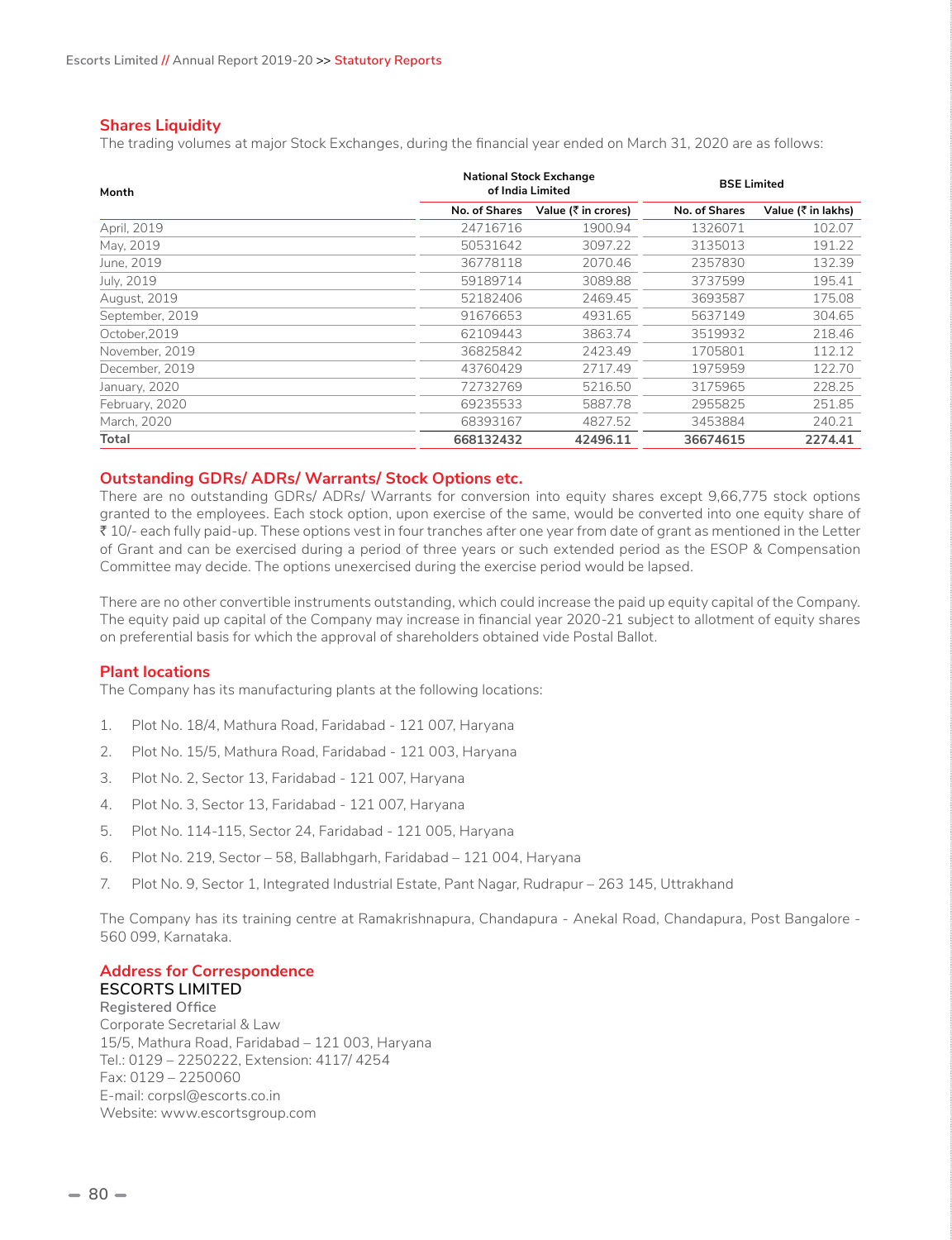# **Registrar and Transfer Agents KFIN TECHNOLOGIES PRIVATE LIMITED**

(earlier Karvy Fintech Private Limited) Selenium Tower B, Plot No. 31-32, Gachibowli, Financial District, Nanakramguda, Hyderabad – 500 032 Tel.: 040 67162222 | Fax: 040 23420814 einward.ris@kfintech.com | www.kfintech.com

# **Credit Rating**

During the year, the credit rating of the Company is as under:

ICRA limited has reaffirmed the long-term rating from "ICRA AA-" & watch with developing implication and short-term rating reaffirmed "ICRA A1+".

CRISIL has reaffirmed long term rating "CRISIL AA-"/ Stable and Short-Term rating "CRISIL A1+".

# **XVI. Non-Mandatory Requirements**

The status/ extent of compliance with non-mandatory requirements are as follows:

| S<br>No.       | <b>Non Mandatory Provisions</b>                                                                                                                | <b>Status</b>                                                                             |
|----------------|------------------------------------------------------------------------------------------------------------------------------------------------|-------------------------------------------------------------------------------------------|
|                | Maintenance of Non-Executive Chairman's Office                                                                                                 | Not applicable as Chairman is Executive and also the Managing<br>Director of the Company. |
| 2.             | Shareholders' rights: Half-yearly financial performance<br>and summary of significant events may be sent to each<br>household of shareholders. | The said information is available on Company's website.                                   |
| 3.             | Audit qualifications: The Company may move towards<br>the regime of unqualified financial statements.                                          | Adopted                                                                                   |
| $\overline{4}$ | Separate Posts of Chairman and CEO                                                                                                             | Not applicable as Chairman and Managing Director is one.                                  |
| 5.             | Reporting of Internal Auditor                                                                                                                  | The Internal Auditors reports to the Audit Committee from time to time.                   |

For and on behalf of the Board of Directors

Sd/- Place: Faridabad **Nikhil Nanda** Date: May 14, 2020 Chairman & Managing Director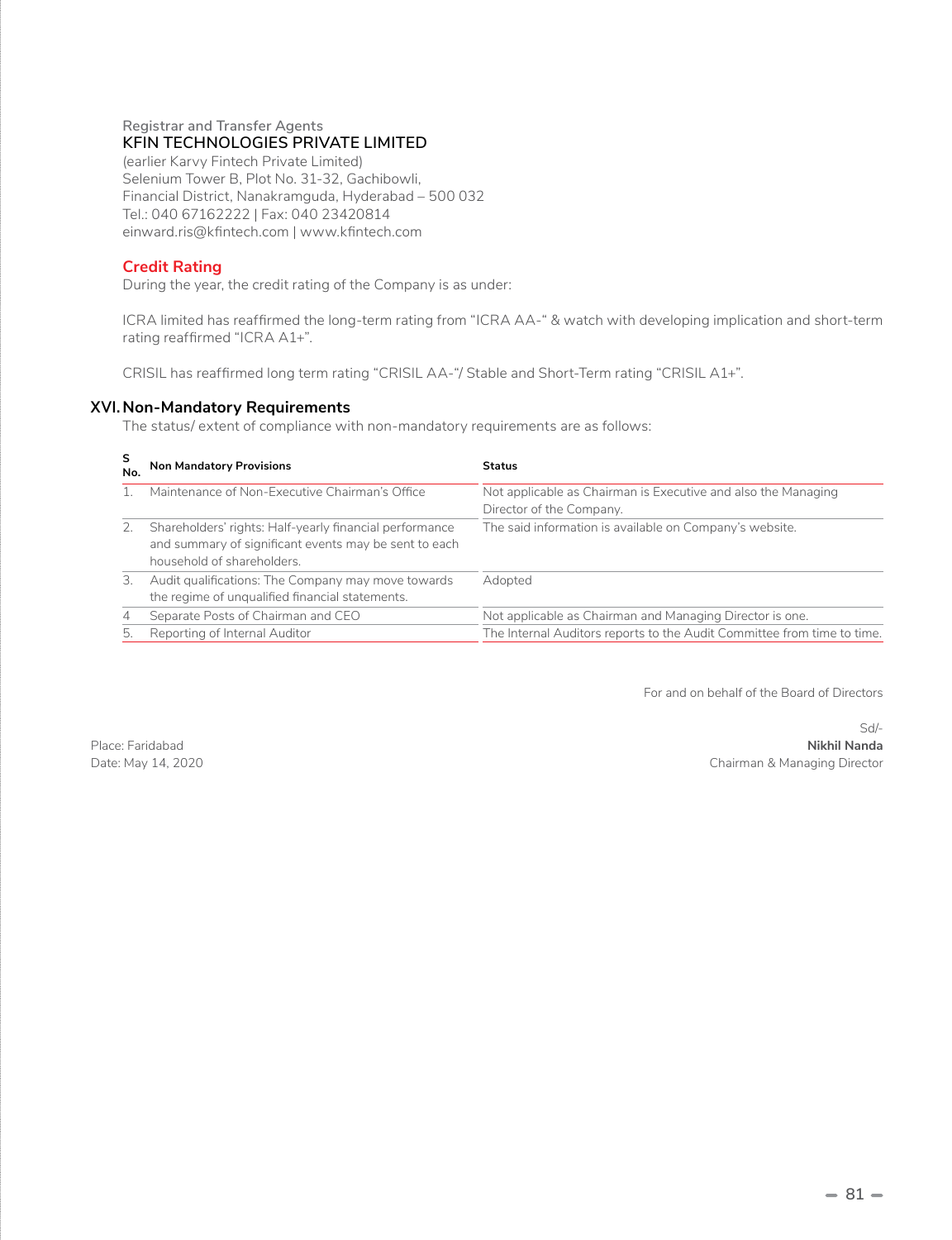# **CEO/ CFO Certification**

The Chairman and Managing Director and the Group Chief Financial Officer of the Company give annual certification to the Board on financial reporting and internal controls in terms of Regulation 17 of the SEBI (Listing Obligation and Disclosure Requirements) Regulations, 2015 pertaining to CEO and CFO certification for the financial year ended on c) March 31, 2020.

#### To, The Board of Directors **Escorts Limited**

Dear Sir,

We, Nikhil Nanda, Chairman and Managing Director and Bharat Madan, Group Chief Financial Officer & Corporate Head certify to the Board of Directors that:

- a) We have reviewed financial statements and the cash flow statement of Escorts Limited for the financial year ended March 31, 2020 and to the best of our knowledge and belief:
	- i. these statements do not contain any materially untrue statement or omit any material fact or contain statements that might be misleading;
	- ii. these statements together present a true and fair view of the Company's affairs and are in compliance with existing accounting standards, applicable laws and regulations.

- There are, to the best of our knowledge and belief, no transactions entered into by the Company during the financial year which are fraudulent, illegal or violate of the Company's Code of Conduct.
- We accept responsibility for establishing and maintaining internal controls for financial reporting and we have evaluated the effectiveness of Company's internal control systems pertaining to financial reporting and we have disclosed to the Auditors and the Audit Committee, deficiencies in the design or operation of such internal controls, if any, of which we are aware and the steps we have taken or propose to take to rectify these deficiencies.
- d) We have indicated to the Auditors and the Audit Committee:
	- i. significant changes in internal control over financial reporting during the financial year;
	- ii. significant changes in accounting policies during the financial year and that the same have been disclosed in the notes to the financial statements; and
	- iii. instances of significant fraud of which they have become aware and the involvement therein, if any, of the management or an employee having a significant role in the Company's internal control system over financial reporting.

Place: Faridabad **Bharat Madan Nikhil Nanda** Date: May 14, 2020 Chief Financial Officer & Corporate Head

Sd/- Sd/- Chairman and Managing Director